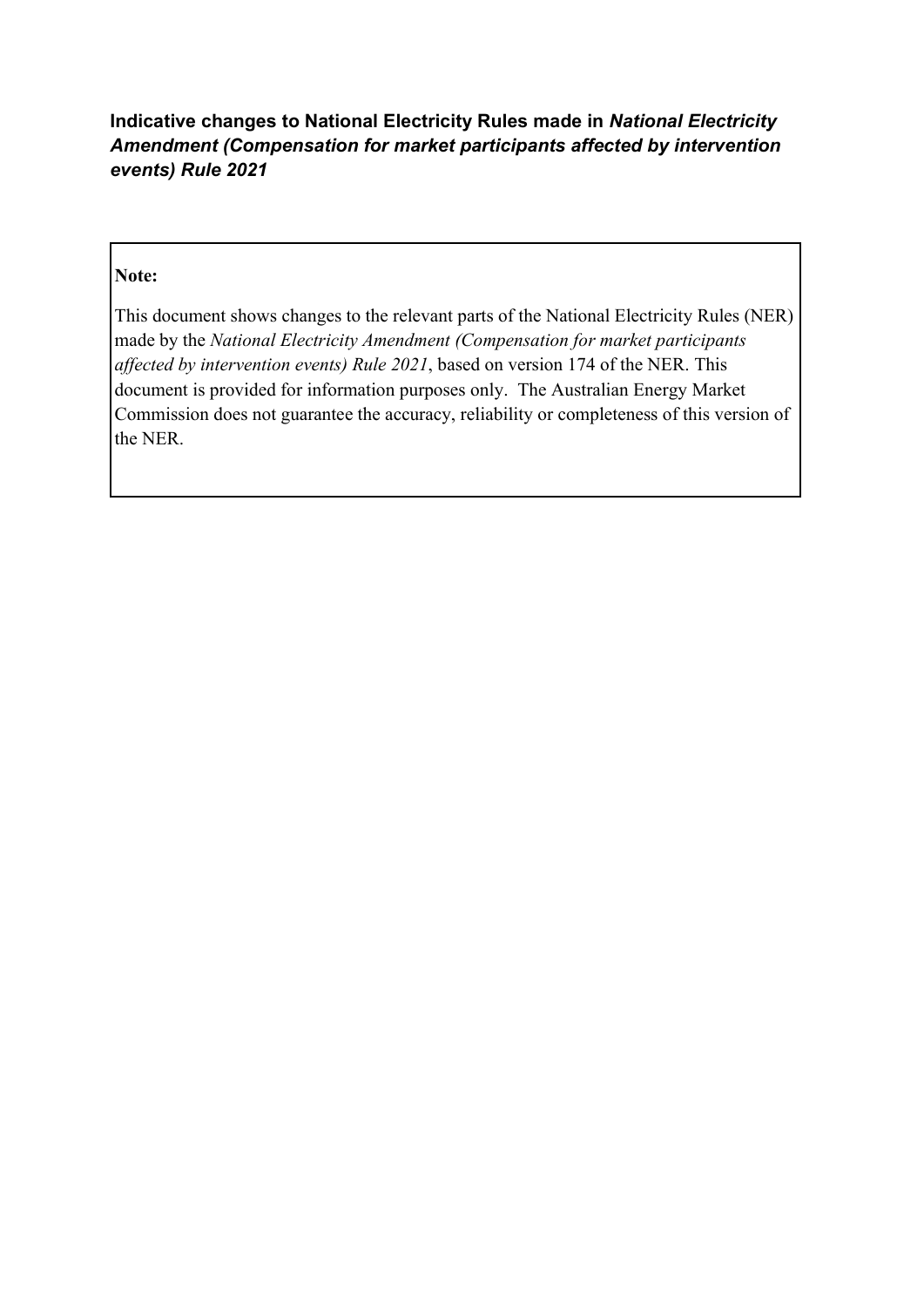### CHAPTER 3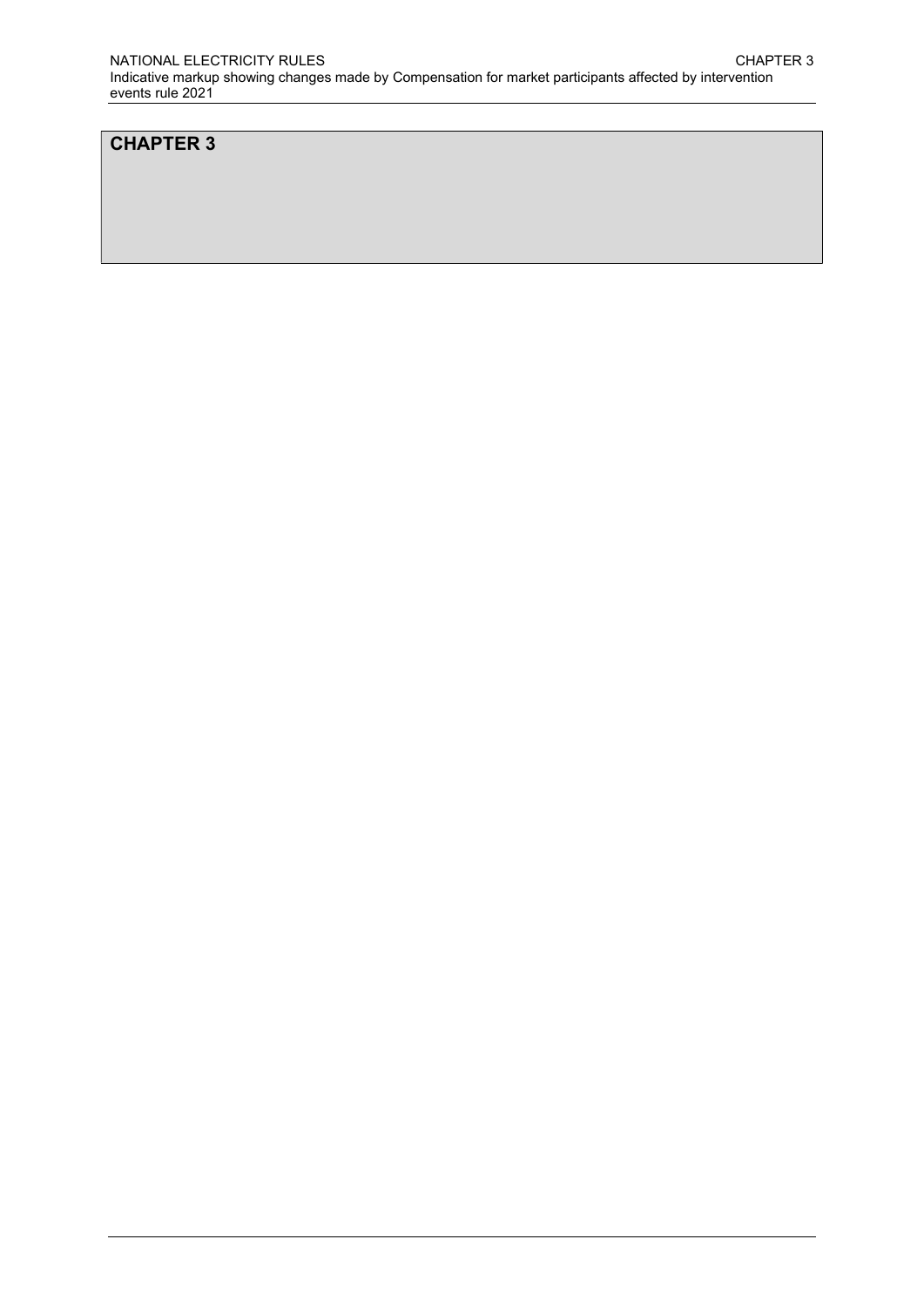# 3. Market Rules

\*\*\*

### 3.8.14 Dispatch under conditions of supply scarcity

- (a) During times of supply scarcity:
	- (1) AEMO must use its reasonable endeavours to ensure all valid and physically realisable *dispatch bids* and *dispatch offers* submitted by Scheduled Generators, Semi-Scheduled Generators or Market Participants are dispatched, including those priced at the market price cap; and
	- (2) if AEMO determines that it will be necessary, after dispatching all *dispatch bids* and *dispatch offers* in accordance with subparagraph  $(a)(1)$ , to take additional action to address the conditions of *supply* scarcity, AEMO must determine which *supply scarcity mechanism*, or combination of *supply scarcity mechanisms*, to use in accordance with paragraph (b) and the procedures developed under clause 3.8.14A(a).
- (b) For the purposes of subparagraph (a)(2), when determining which *supply* scarcity mechanism, or combination of supply scarcity mechanisms, to use, AEMO must use its reasonable endeavours to choose the mechanism, or combination of mechanisms, that is effective in addressing the conditions of supply scarcity while minimising the direct and indirect costs of using such a mechanism or mechanisms.
- (c) Without limitation, examples of the types of direct costs referred to in paragraph (b) include:
	- (1) pre-activation and activation costs payable under reserve contracts if AEMO dispatches or activates reserves; and
	- (2) paying compensation to a Market Customer or Ancillary Service Provider that is entitled to compensation under clause 3.12.2, a Directed Participant and an Affected Participant.
- (d) Without limitation, examples of the types of indirect costs referred to in paragraph (b) include:
	- (1) distortionary effects on the operation of the market; and
	- (2) the implied value of lost *load* when *load shedding* occurs as a result of a clause 4.8.9 instruction, the value of which may be determined by AEMO having regard to the value of customer reliability.

\*\*\*

### 3.12.2 Affected Participants-and, Market Customers and Ancillary Service Providers entitlements to compensation in relation to AEMO intervention

### **Definitions**

(a00) In this clause 3.12.2: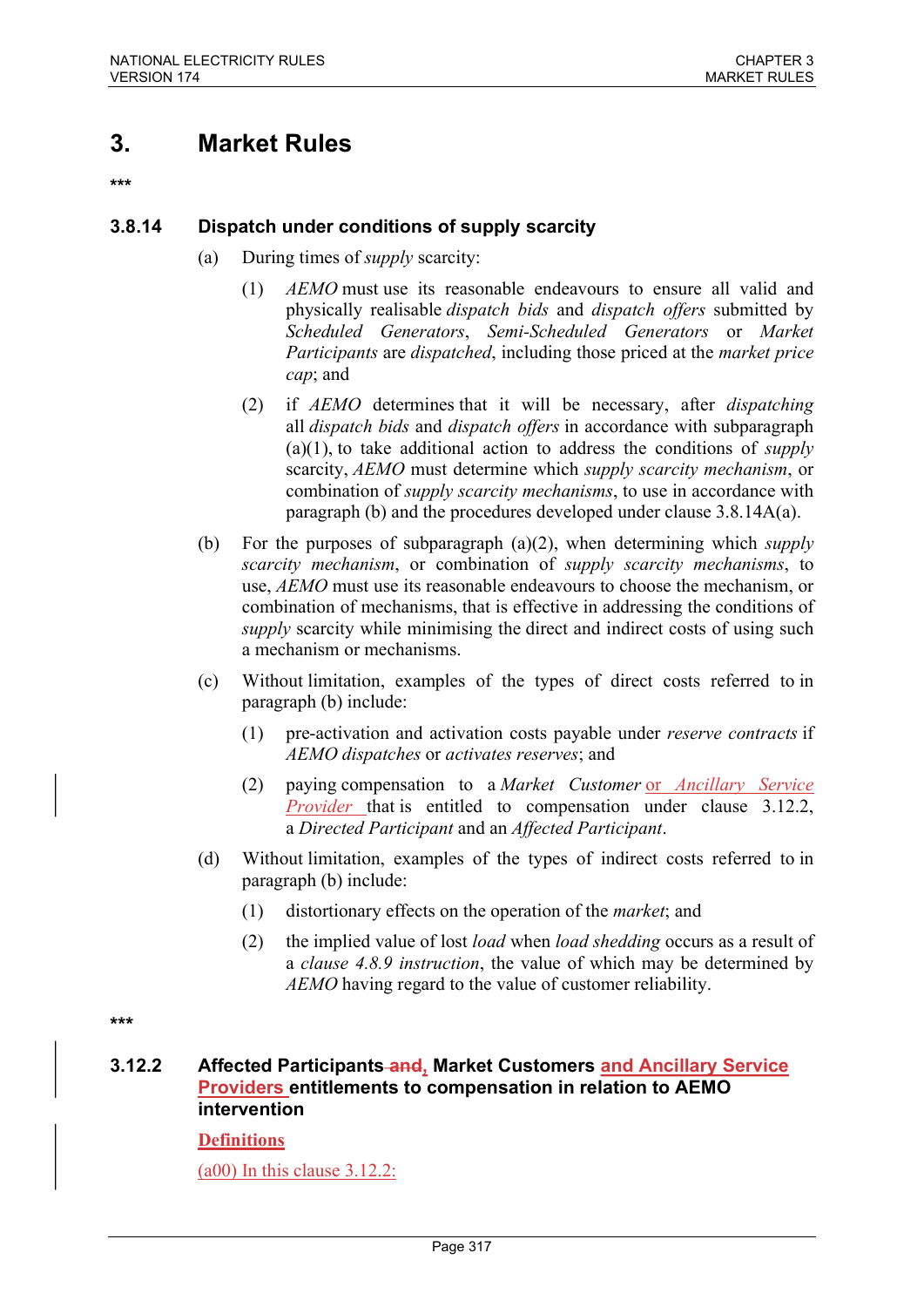adjustment claim means the difference between the amounts referred to in subparagraph  $(g)(3)$ .

intervention dispatch run means the *central dispatch* process used to dispatch Market Participants in an intervention price trading interval.

intervention pricing run means the process used under clause 3.9.3(b) to set the spot price and ancillary service price for an intervention price trading interval.

**recovery amount** means the amount referred to in subparagraph  $(r)(1)$ .

#### Compensation - objective

(a0) The objective of the compensation framework established by this clause 3.12.2 is, as far as practicable, to put Affected Participants, Market Customers and Ancillary Service Providers entitled to compensation in the position they would have been in, had the AEMO intervention event not occurred.

### Entitlement to compensation

- (a) In respect of each intervention price trading interval priori  $\frac{30}{m}$  minute period:
	- (1) an *Affected Participant* is entitled to receive from  $AEMO$ , or must pay to AEMO, in respect of one or more of its scheduled generating units or scheduled network services, an amount as determined in accordance with this clause 3.12.2–that will put the *Affected Participant* in the position that the *Affected Participant* would have been in regarding the *scheduled generating unit* or *scheduled network service*, as the ease may be, had the *AEMO intervention event* not occurred, taking into account solely:

(i) the amounts notified by  $AEMO$  under subparagraphs (c)(1) and  $(c)(2)$ ; and

- (ii) the items listed in paragraph  $(ial)$ ; and
- (2) a Market Customer, other than a Market Customer which was the subject of any *direction* that constituted the AEMO intervention event, is entitled to receive from AEMO, in respect of one or more of its scheduled loads, to receive an amount as determined in accordance with this clause 3.12.2, taking into account solely:
	- (i) the amount notified by  $AEMO$  under subparagraph (c)(3); and
		- (ii) the items listed in paragraph (a1); and
- (3) an Ancillary Service Provider, other than an Ancillary Service Provider which was the subject of any direction that constituted the AEMO intervention event, is entitled to receive from AEMO, or must pay to AEMO, in respect of one or more of its ancillary service generating units or ancillary service loads that is also classified as a scheduled generating unit or scheduled load respectively, an amount as determined in accordance with this clause 3.12.2, taking into account solely:
	- (i) the amount notified by  $AEMO$  under subparagraph (c)(4); and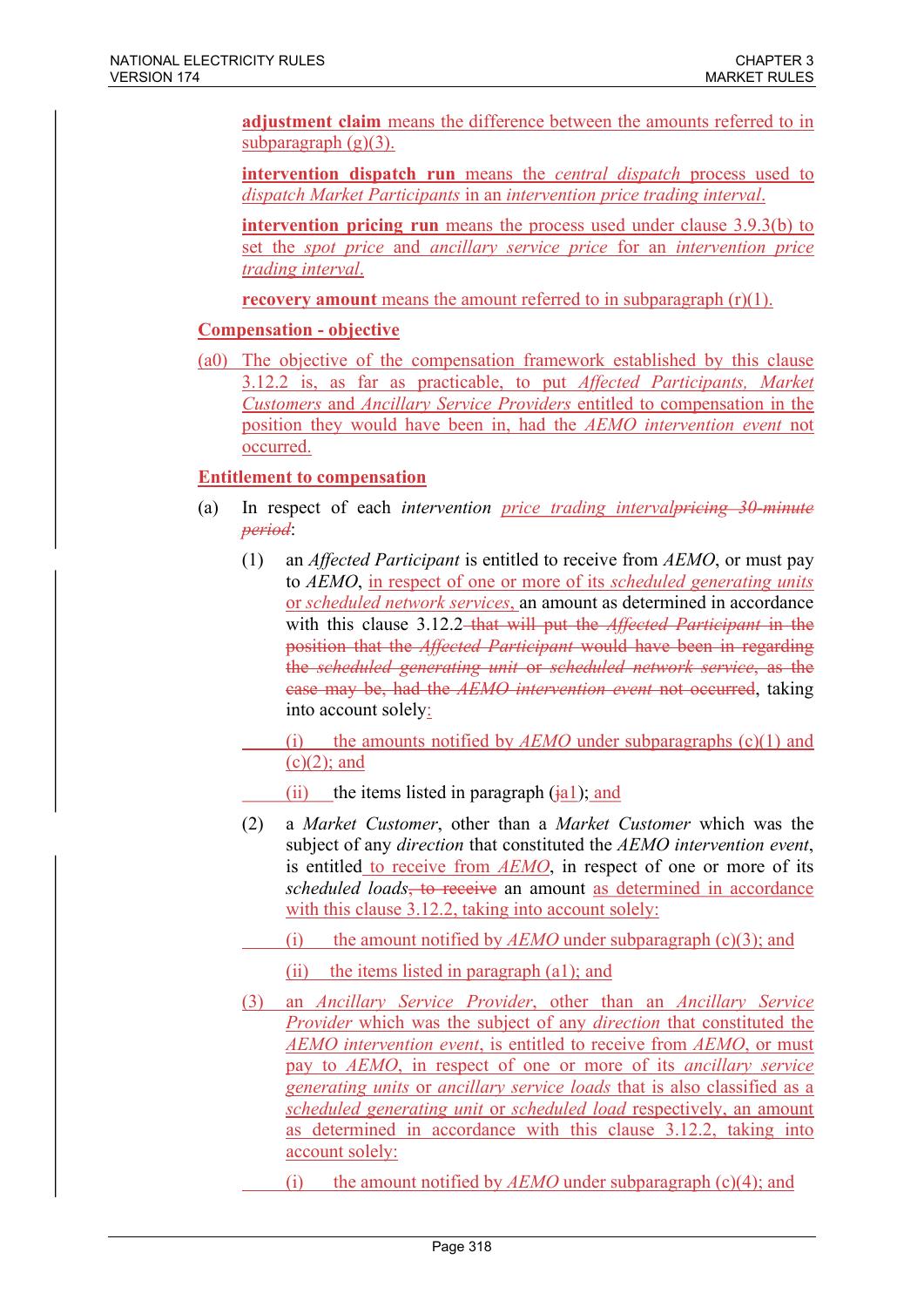- (ii) the items listed in paragraph (a1).
- (a1)  $AEMO$  must, in determining the amounts for the purposes of paragraph (a), take into account the following, as appropriate:
	- the direct costs incurred or avoided by the *Affected Participant*, Market Customer or Ancillary Service Provider in respect of that scheduled plant or ancillary service generating unit, as the case may be, as a result of the AEMO intervention event including:

(i) fuel costs;

(ii) incremental maintenance costs; and

- (iii) incremental manning costs;
- (2) any amounts which the Affected Participant, Market Customer or Ancillary Service Provider is entitled to receive under clauses 3.15.6 or 3.15.6A, as the case may be;
- (3) the regional reference price published pursuant to clause  $3.13.4(m)$ ; and
- (4) the *ancillary service prices published* pursuant to clause  $3.13.4(l)$ .

calculated by applying the following formula:

 $DC = ((RRP \times LF) - BidP) \times OD$ 

where:

- DC (in dollars) is the amount the *Market Customer* is entitled to receive in respect of that *scheduled load* for the relevant *intervention pricing 30*minute period;
- RRP (in dollars per MWh) is the *regional reference price* in the relevant intervention pricing 30-minute period determined in accordance with clause 3.9.3(b);
- LF where the scheduled load's connection point is a transmission connection point, is the relevant intra-regional loss factor at that connection point or where the scheduled load's connection point is a distribution network connection point, is the product of the distribution loss factor at that connection point multiplied by the relevant intra-regional loss factor at the transmission connection point to which it is assigned;
- BidP (in dollars per MWh) is the price of the highest priced *price band* specified in a *dispatch bid* for the *scheduled load* in the relevant intervention pricing 30-minute period;
- QD (in MWh) is the difference between the amount of electricity consumed by the scheduled load during the relevant intervention pricing 30*minute period* determined from the *metering data* and the amount of electricity which AEMO reasonably determines would have been consumed by the *scheduled load* if the AEMO intervention event had not occurred,
- provided that if DC is negative for the relevant intervention pricing 30 minute period, then the adjustment that the Market Customer is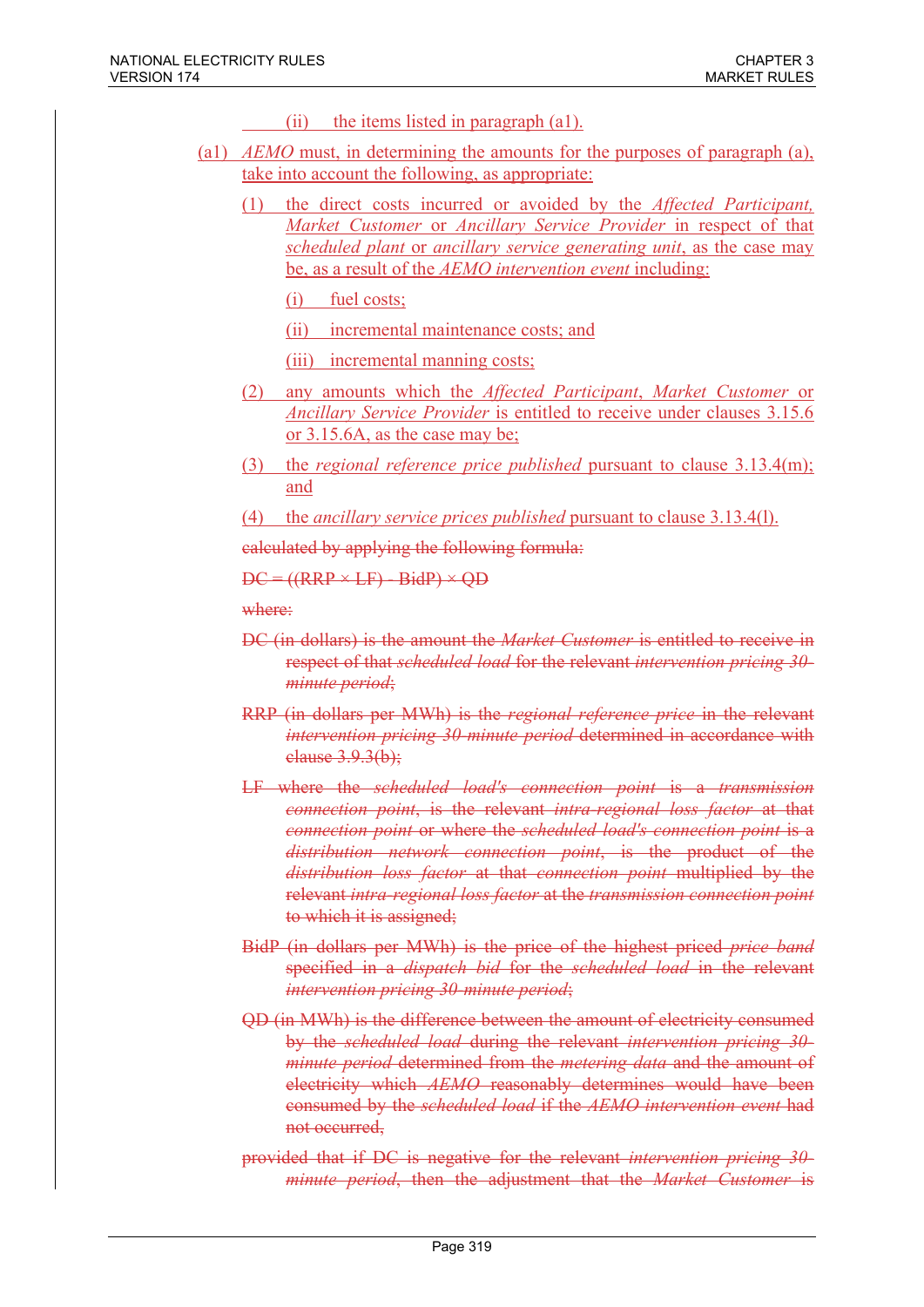entitled to claim in respect of that *scheduled load* for that *intervention* pricing 30-minute period is zero.

**Note** 

- Where two *intra-regional loss factors* are determined for a *transmission* network connection point under clause 3.6.2(b)(2), AEMO will determine the relevant *intra-regional loss factor* for use under this clause in accordance with the procedure determined under clause  $3.6.2(d1)$ .
- (b) In respect of a single AEMO intervention event, an Affected Participant,  $-$ or Market Customer or Ancillary Service Provider is not entitled to receive from, or obliged to pay to, AEMO an amount pursuant to this clause 3.12.2 if such an amount is less than \$5,000.
- (b1) An Affected Participant, Market Customer or Ancillary Service Provider is not entitled to compensation under this clause 3.12.2 with respect to scheduled plant or an ancillary service generating unit for an intervention price trading interval if that scheduled plant is dispatched under a scheduled reserve contract or if AEMO is required to pay compensation under clauses 3.15.7, 3.15.7A or 3.15.7B with respect to that scheduled plant or ancillary service generating unit and intervention price trading interval.
- (b2) In respect of an intervention price trading interval:
	- (1) an Affected Participant or Market Customer is not entitled to compensation under this clause 3.12.2 if the *loading level* determined by the dispatch algorithm for a scheduled generating unit, scheduled network service or scheduled load (as relevant) in the intervention dispatch run is equal to the estimated level of *dispatch* for that scheduled generating unit, scheduled network service or scheduled load, determined through the intervention pricing run; and
	- (2) an Ancillary Service Provider is not entitled to compensation under this clause 3.12.2 if the enabled quantity of each market ancillary service determined by the *dispatch algorithm* for each *ancillary service generating* unit or *ancillary service load* (as relevant) in the intervention dispatch run is equal to the estimated enabled quantity of the same market ancillary service for that ancillary service generating unit or ancillary service load, determined through the intervention pricing run.
- (c) In respect of each intervention pricing 30-minute period intervention price trading interval, AEMO must, in accordance with the intervention settlement timetable, notify, in writing:
	- (1) each Affected Participant (except eligible persons) of:
		- (i) the estimated level of *dispatch* in MW that-for its *scheduled* network service or scheduled generating unit-would have been dispatched at had the AEMO intervention event not occurred, determined through the intervention pricing run; and
		- (ii) an amount equal to: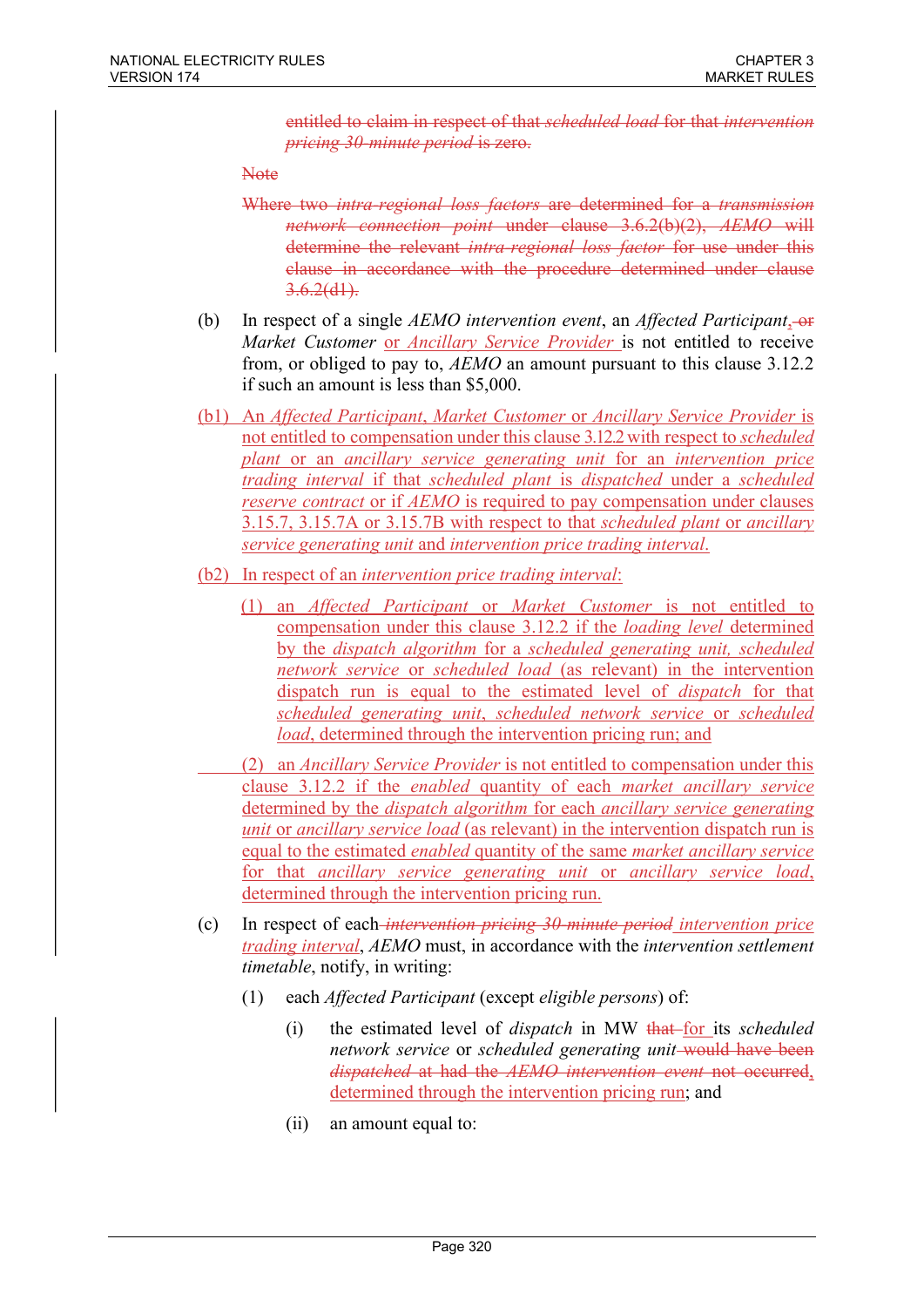- (A) the estimated trading amount that it would have received had the AEMO intervention event not occurred based on the level of dispatch in subparagraph (i), less:
- (B) the trading amount for that Affected Participant (excluding from that trading amount the amount referred to in clause  $3.15.10C(a)$  as set out in its *final statement* provided pursuant to clause 3.15.14 3.15.15 for the billing period in which the *intervention pricing 30-minute period* intervention price trading interval occurs;
- (2) each eligible person of:
	- (i) the estimated level of flow in MW of all relevant directional interconnectors that would have occurred had the AEMO intervention event not occurred, determined through the intervention pricing run; and
	- (ii) an amount equal to:
		- (A) the estimated amount that person would have been entitled to receive pursuant to clause 3.18.1(b) had the AEMO intervention event not occurred based upon the flows referred to in subparagraph (i); less
		- (B) the actual entitlement of that person under clause  $3.18.1(b);$  and
- (3) each Market Customer<del>, the amount calculated by AEMO in</del> accordance with paragraph (a)(2) for that *Market Customer* of:
	- (i) the estimated level of dispatch in MW for its scheduled load, determined through the intervention pricing run; and
	- (ii) the amount calculated by AEMO in accordance with the formula at paragraph (d) for that Market Customer; and
- (4) each Ancillary Service Provider of:
	- (i) the estimated enabled quantity of each market ancillary service in MW for its ancillary service generating unit or ancillary service load, determined through the intervention pricing run; and
	- (ii) an amount equal to:
		- (A) the estimated trading amount that it would have received in respect of each market ancillary service had the AEMO intervention event not occurred based on the estimated *enabled* quantity in subparagraph (i); less
		- $(A)$  the trading amount for that Ancillary Service Provider (excluding from that trading amount the amount referred to in clause  $3.15.10C(a)$  as set out in its *final* statement provided pursuant to clause 3.15.15 for the billing period in which the intervention price trading interval occurs.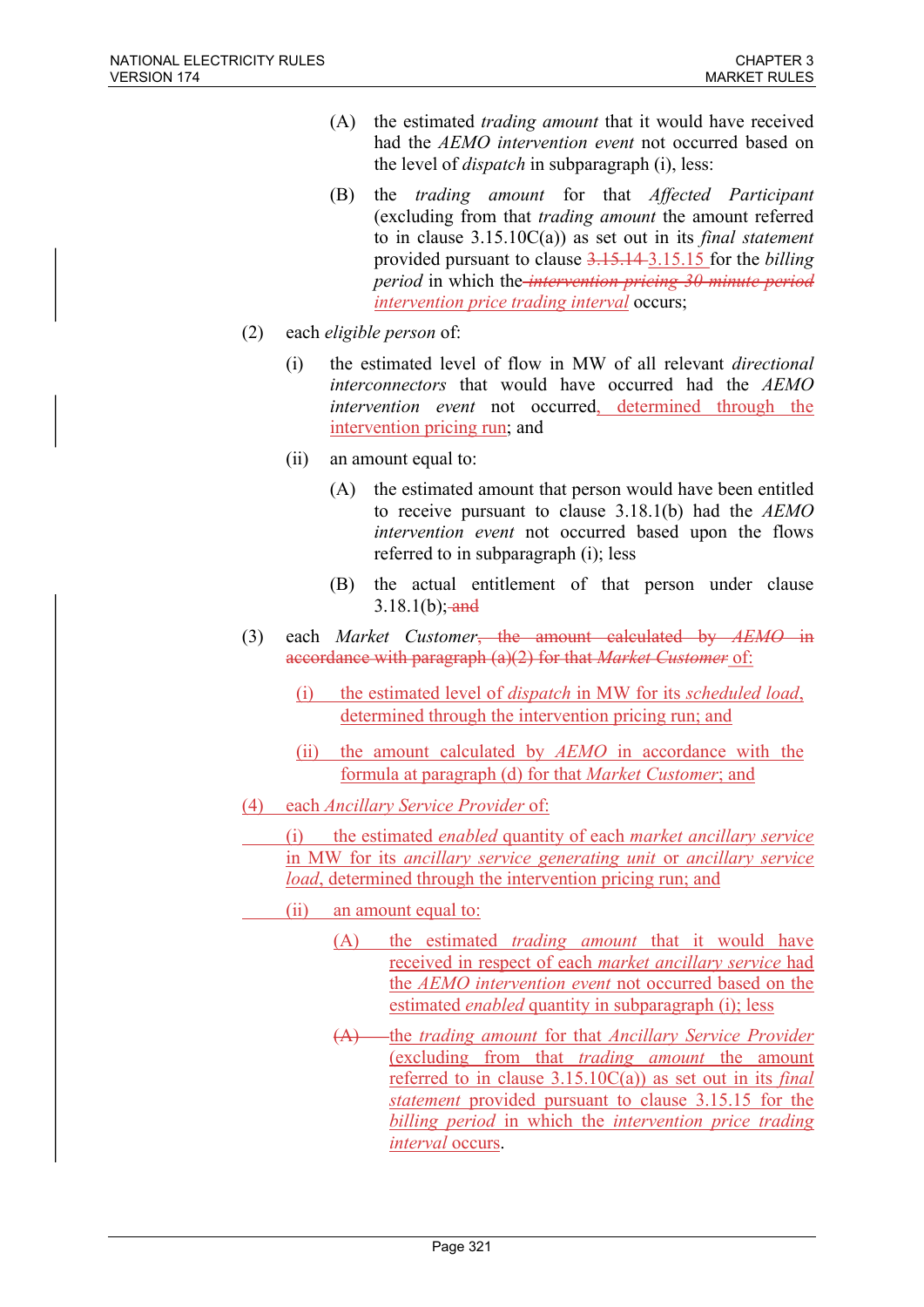(d)  $\overline{\text{Peleted}}$  For the purpose of subparagraph (c)(3)(ii), the formula

is:

 $DC = \sum_{b \in B} max (0, ((RRP \times LF) - BidP_b) \times QD_b)$ 

where:

DC (in dollars) is the amount the *Market Customer* is entitled to receive for the consumption of energy in respect of that scheduled load for the relevant intervention price trading interval;

 $\sum_{b \in B}$  represents the sum over each *price band* "b" in the set of all non-zero price bands for the scheduled load "B";

 $max(0,x)$  represents the maximum of the two values 0 and x;

RRP (in dollars per MWh) is the regional reference price in the relevant intervention price trading interval determined in accordance with clause 3.9.3(b);

LF where the *scheduled load's connection point* is a *transmission* network connection point, is the relevant intra-regional loss factor at that connection point or where the scheduled load's connection point is a distribution network connection point, is the product of the distribution loss factor at that connection point multiplied by the relevant intraregional loss factor at the transmission network connection point to which it is assigned;

b represents each price band in the set "B" of all non-zero price bands for the-scheduled load in the relevant intervention price trading interval.

 $BidP<sub>b</sub>$  (in dollars per MWh) is the price offered by the *scheduled load* in the price band "b" in the relevant intervention price trading interval; and

 $QD_b$  (in MWh) is the amount of *energy* consumed by the *scheduled load* in that price band during the relevant intervention price trading interval (based on metering data) less the amount of energy which AEMO reasonably determines would have been consumed by the scheduled load in that price band during the relevant intervention price trading interval if the AEMO intervention event had not occurred (based on the estimated level of dispatch determined through the intervention pricing run),

provided that if  $QD_b$  is negative for the relevant *intervention price* trading interval, then the amount that the Market Customer is entitled to in accordance with this paragraph in respect of that scheduled load for that intervention price trading interval is zero.

#### Note

Where two intra-regional loss factors are determined for a transmission network connection point under clause  $3.6.2(b)(2)$ , AEMO will determine the relevant intra-regional loss factor for use under this clause 3.12.2 in accordance with the procedure determined under clause  $3.6.2(d1)$ .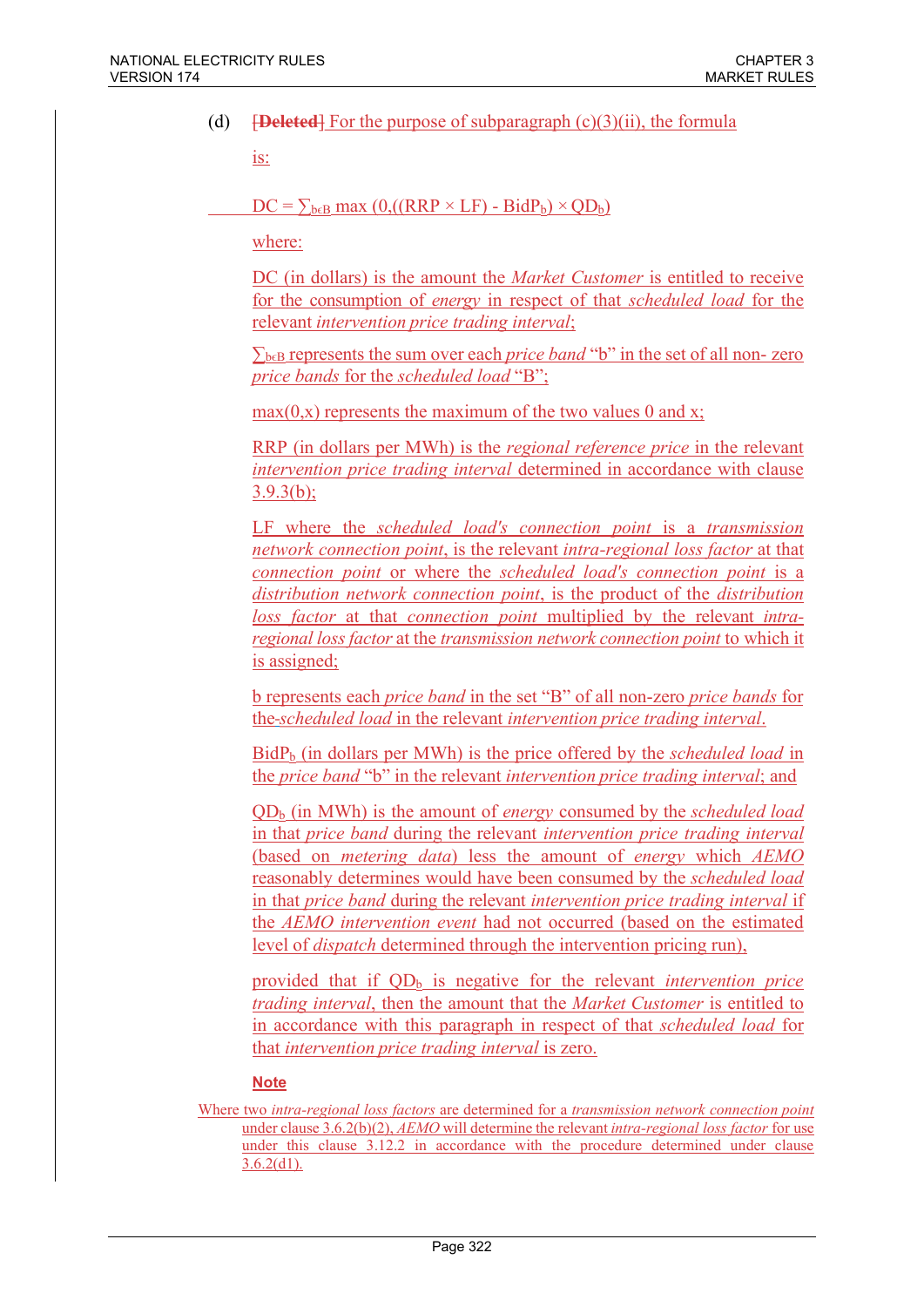- (e) Subject to paragraph (b), if the amount notified figure calculated in accordance with paragraph (c) is:
	- (1) negative, the absolute value of that amount is the amount payable to AEMO by the relevant person; and
	- (2) positive, the absolute value of that amount is the amount receivable from AEMO by the relevant person.
- (e1) For the purposes of clauses 3.15.8 and 3.15.10C(b), any payment pursuant to paragraph (a) must include interest on the sum of that amount less the payment made in accordance with  $3.15.10C(a)(1)$ , computed at the average bank bill rate for the period from the date on which payment was required to be made under clauses 3.15.16 and 3.15.17 in respect of the final statement for the billing period in which the AEMO intervention event occurred to the date on which payment is required to be made pursuant to clause 3.15.10C.

### Adjustment claims

- (f) Subject to paragraphs  $(h)$  and (i), within 15 business days of receipt of the notice referred to in paragraph  $(e)$  an Affected Participant, or Market Customer or Ancillary Service Provider may make a written submission to AEMO in accordance with paragraph (g) claiming that the amount set out in the notice is greater than or less than its entitlement or liability pursuant to paragraph (a)(1) as an *Affected Participant*, or paragraph (a)(2) as a *Market* Customer, <u>or paragraph (a)(3)</u> as an *Ancillary Service Provider*, as the case may be.
- (g) A written submission made by an *Affected Participant*, or *Market Customer* or Ancillary Service Provider pursuant to paragraph (f) must:
	- (1) itemise each component of the claim;
	- (2) contain sufficient data and information to substantiate each component of the claim;
	- (3) specify the difference between the amount notified by  $AEMO$  pursuant to paragraph (c) and the amount the Affected Participant, Market Customer or Ancillary Service Provider claims it is entitled to receive or must pay pursuant to paragraph (a); and if the *Affected Participant* claims that the amount calculated by AEMO pursuant to paragraphs  $(c)(1)$  or  $(c)(2)$  is less than the amount the *Affected Participant* is entitled to receive pursuant to paragraph (a)(1), specify the difference between such amounts (such difference being the *affected* participant's adjustment claim);
	- (4) be made within 15 business days of receipt of the notice referred to in paragraph (c); and if the *Market Customer* claims that the amount calculated by  $AEMO$  pursuant to paragraph  $(c)(3)$  is less than the amount the *Market Customer* is entitled to receive pursuant to paragraph (a)(2), specify the difference between such amounts (such difference being the market customer's additional claim); and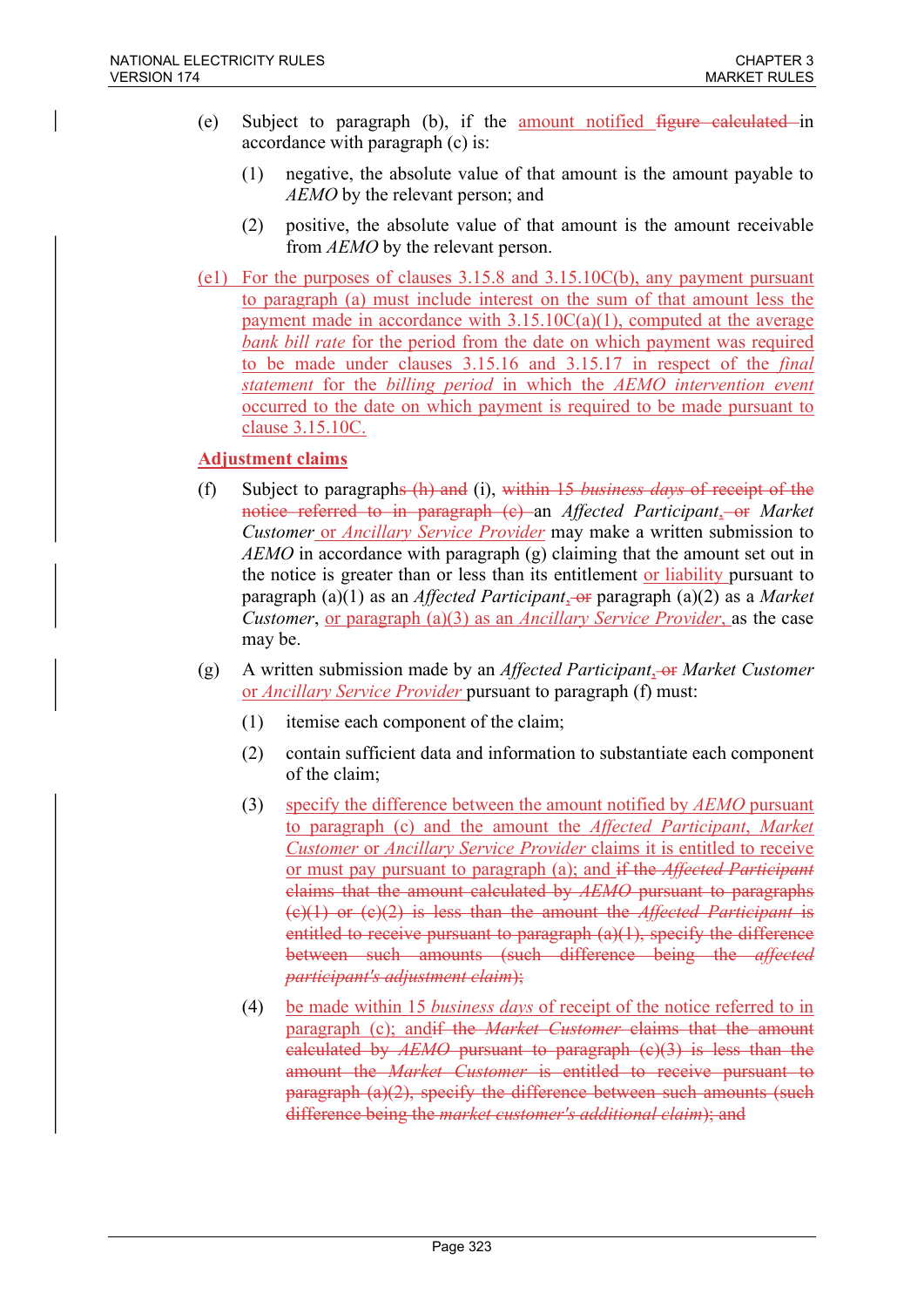- (5) be signed by an authorised officer of the *Affected Participant*- $-$ or, Market Customer or Ancillary Service Provider certifying that the written submission is true and correct.
- (h) **[Deleted]** If an *Affected Participant* or *Market Customer* does not deliver to AEMO a written submission in accordance with paragraph (f) it shall cease to have an entitlement to compensation under this clause 3.12.2.
- (i) In respect of a single AEMO intervention event, an Affected Participant-or, Market Customer or Ancillary Service Provider may only make a claim submission pursuant to paragraph (f) in respect of that AEMO intervention event if it claims that its entitlement or liability pursuant to this clause 3.12.2 the adjustment claim is greater than \$5,000.
- (j) **[Deleted]**In determining the amount for the purposes of paragraph  $(a)(1)$ , the following must, as appropriate, be taken into account:
	- (1) the direct costs incurred or avoided by the Affected Participant in respect of that scheduled generating unit or scheduled network service, as the case may be, as a result of the AEMO intervention event including:
		- (i) fuel costs in connection with the *scheduled generating unit* or scheduled network service;
		- (ii) incremental maintenance costs in connection with the *scheduled* generating unit or scheduled network service; and
		- (iii) incremental manning costs in connection with the *scheduled* generating unit or scheduled network service;
	- (2) any amounts which the Affected Participant is entitled to receive under clauses 3.15.6 and 3.15.6A; and
	- (3) the regional reference price published pursuant to clause 3.13.4(m).
- (k) AEMO must in accordance with the intervention settlement timetable calculate the additional intervention claim being the total of:
	- (1) the sum of the *effected participant's* adjustment claims and *market* customer's additional claims in respect of an AEMO intervention event, or in respect of, in AEMO's reasonable opinion, a series of related *AEMO* intervention events; plus
	- (2) the total claims by Directed Participants pursuant to clauses 3.15.7B(a) and 3.15.7B(a2) in respect of that  $AEMO$  intervention event, or in respect of that series of related AEMO intervention events.
- (l) AEMO must in accordance with the intervention settlement timetable:
	- (1) refer an *effected participant's*-adjustment claim or *market customer's* additional claim to an independent expert to determine such claim in accordance with clause 3.12.3 if the claim is equal to or greater than \$20,000 and the *additional intervention claim* that includes that claim is equal to or greater than \$100,000; and
	- (2) determine in its sole discretion whether all other *affected participants'* adjustment claims and *market customers' additional claims* are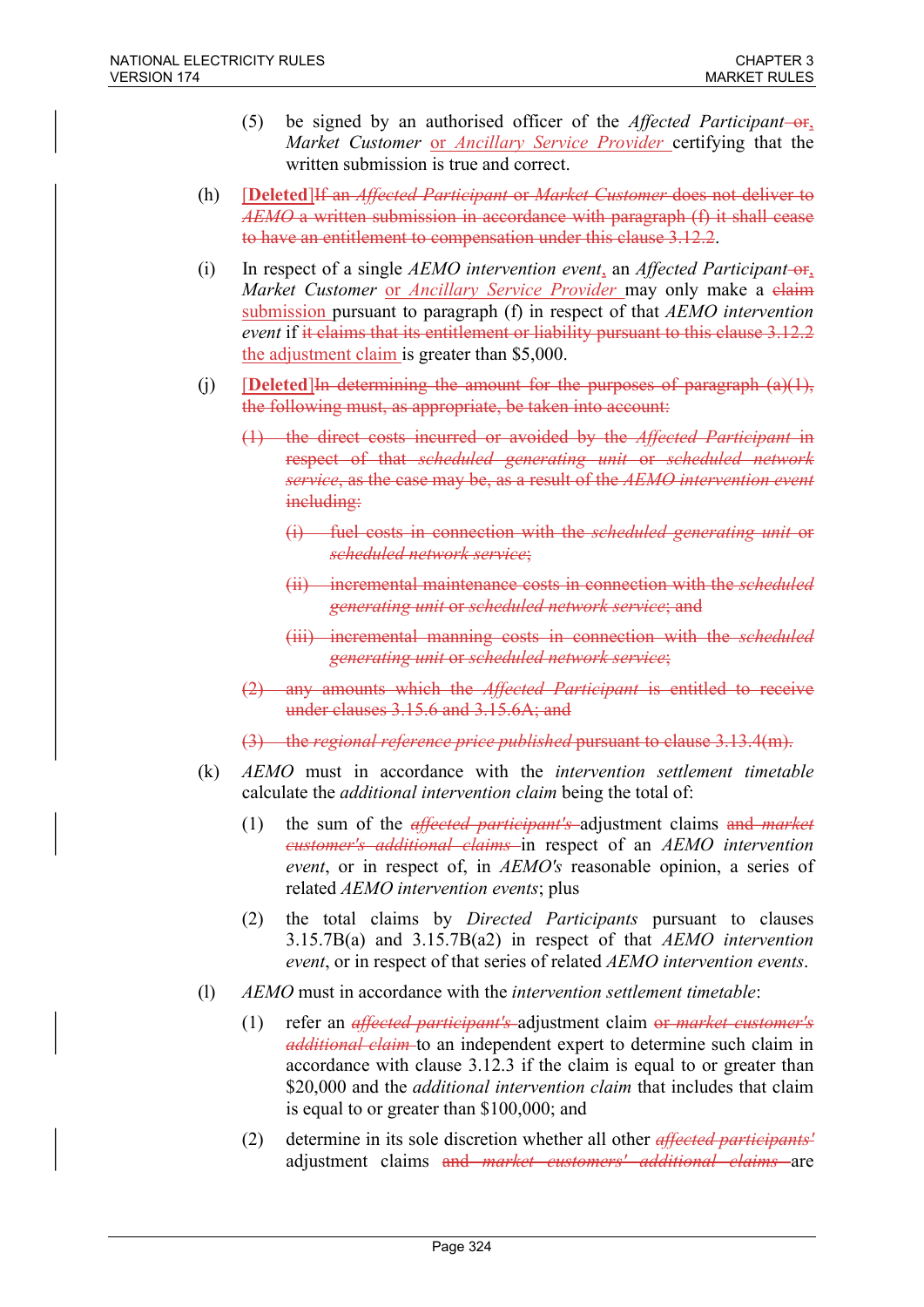reasonable and if so pay the amounts claimed in accordance with clause 3.15.10C.

- (m) If  $AEMO$  determines pursuant to paragraph (1) that an *affected participant's* adjustment claim or market customer's additional claim in respect of a AEMO intervention event is unreasonable, it must in accordance with the intervention settlement timetable:
	- (1) advise the *Affected Participant*,  $\overline{\Theta}$  *Market Customer or Ancillary* Service Provider, as the case may be, in writing of its determination including its reasons for the determination; and
	- (2) refer the matter to an independent expert to determine the claim for compensation in accordance with clause 3.12.3.

### Methodology for determining compensation

(n) AEMO must develop, publish on its website, and may amend from time to time, in accordance with the Rules consultation procedures, a methodology to be used by AEMO to determine the amount of compensation that an Affected Participant, Market Customer or Ancillary Service Provider is entitled to receive, or must pay, under this clause 3.12.2.

 For the purposes of clauses 3.15.8 and 3.15.10C(b) any payment pursuant to paragraph (a) must include interest on the sum of that amount less the payment made in accordance with 3.15.10C(a)(1), computed at the average bank bill rate for the period from the date on which payment was required to be made under clauses 3.15.16 and 3.15.17 in respect of the final statement for the billing period in which the AEMO intervention event occurred to the date on which payment is required to be made pursuant to clause 3.15.10C.

- (o) The methodology must describe how AEMO will:
	- (1) calculate the amounts in subparagraphs  $(c)(1)$ ,  $(c)(2)$ ,  $(c)(3)$  and  $(c)(4)$ ;
	- (2) determine, based on the amounts referred to in subparagraph (1), whether or not an *Affected Participant*, Market Customer or Ancillary Service Provider is entitled to receive, or must pay, compensation under this clause 3.12.2 in accordance with paragraph (b); and
	- (3) take into account the items listed in paragraph (a1), as appropriate.
- (p) AEMO may make minor or administrative amendments to the methodology without complying with the *Rules consultation procedures*.

#### Repayment of compensation

- (q) An Affected Participant, Market Customer or Ancillary Service Provider must not by any act or omission, whether intentionally or recklessly, cause or significantly contribute to the circumstances causing an AEMO intervention event, without reasonable cause.
- (r) If on application by the  $AER$  a court determines, in relation to an  $AEMO$ intervention event, that an Affected Participant, Market Customer or Ancillary Service Provider has breached paragraph (q) or clause 4.9.8(a), then: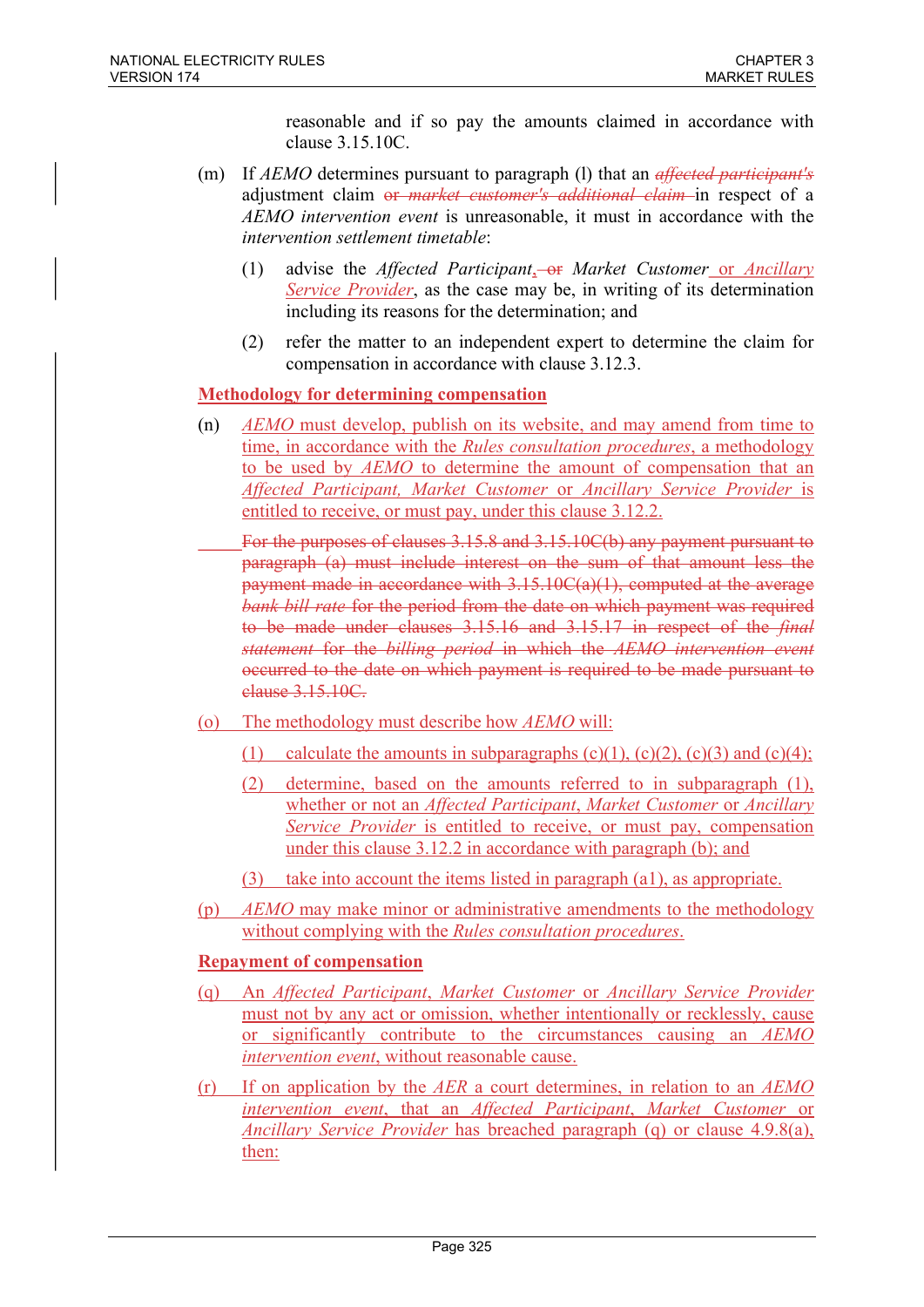- (1) the Affected Participant, Market Customer or Ancillary Service Provider shall not be entitled to, and must repay to AEMO, an amount equal to the compensation received from AEMO under this clause 3.12.2 plus interest on that amount computed at the average bank bill rate for the period from the date of payment of such amount to the Affected Participant, Market Customer or Ancillary Service Provider until the date that the amount is repaid to AEMO, in relation to that AEMO intervention event;
- (2) the AER must forward to AEMO a written notice of the court's determination; and
- (3) following receipt of the notice from the AER issued pursuant to subparagraph (2), AEMO must:
	- (i) include the recovery amount as an amount payable to  $AEMO$  in the first relevant settlement statement issued to that Affected Participant, Market Customer or Ancillary Service Provider; or
	- (ii) if the Affected Participant, Market Customer or Ancillary Service Provider is no longer a Registered Participant, issue a tax invoice to the relevant entity for the recovery amount with a due date for payment of not less than 30 days.
- (s) AEMO must, following receipt of the recovery amount, use reasonable endeavours to distribute the amount to the relevant Market Participants who funded the compensation for that AEMO intervention event.

### 3.12.3 Role of the Independent Expert in calculating payments in relation to intervention by AEMO and market suspension pricing schedule periods

- (a) Subject to paragraph (a1), if a matter is to be referred to an independent expert pursuant to clauses  $3.12.2(1)$ ,  $3.12.2(m)$ ,  $3.14.5B(f)$ ,  $3.14.5B(g)$ , 3.15.7A or 3.15.7B, AEMO must in accordance with the intervention settlement timetable publish a notice of its proposed nominee as independent expert and appoint such nominee.
- (a1) If within 3 business days of publication of AEMO's nominee pursuant to paragraph (a) more than 25% of the Referred Affected Participants, Referred Market Customers, Referred Market Suspension Compensation Claimants and Referred Directed Participants in relation to the relevant AEMO intervention event or market suspension pricing schedule period (as the case may be) object in writing to AEMO's nominee AEMO must, as soon as reasonably practicable thereafter, request the AEMC to nominate an independent expert.
- (a2) If a valid objection pursuant to clause  $3.12.3(a1)$  is made, the AEMC must, within 3 business days of a written request from AEMO, nominate an independent expert to be appointed by AEMO for the purposes of this clause 3.12.3.
- (b) AEMO must provide to the independent expert a copy of all written submissions made by Referred Affected–Participants, Referred Market Customers, Referred Market Suspension Compensation Claimants or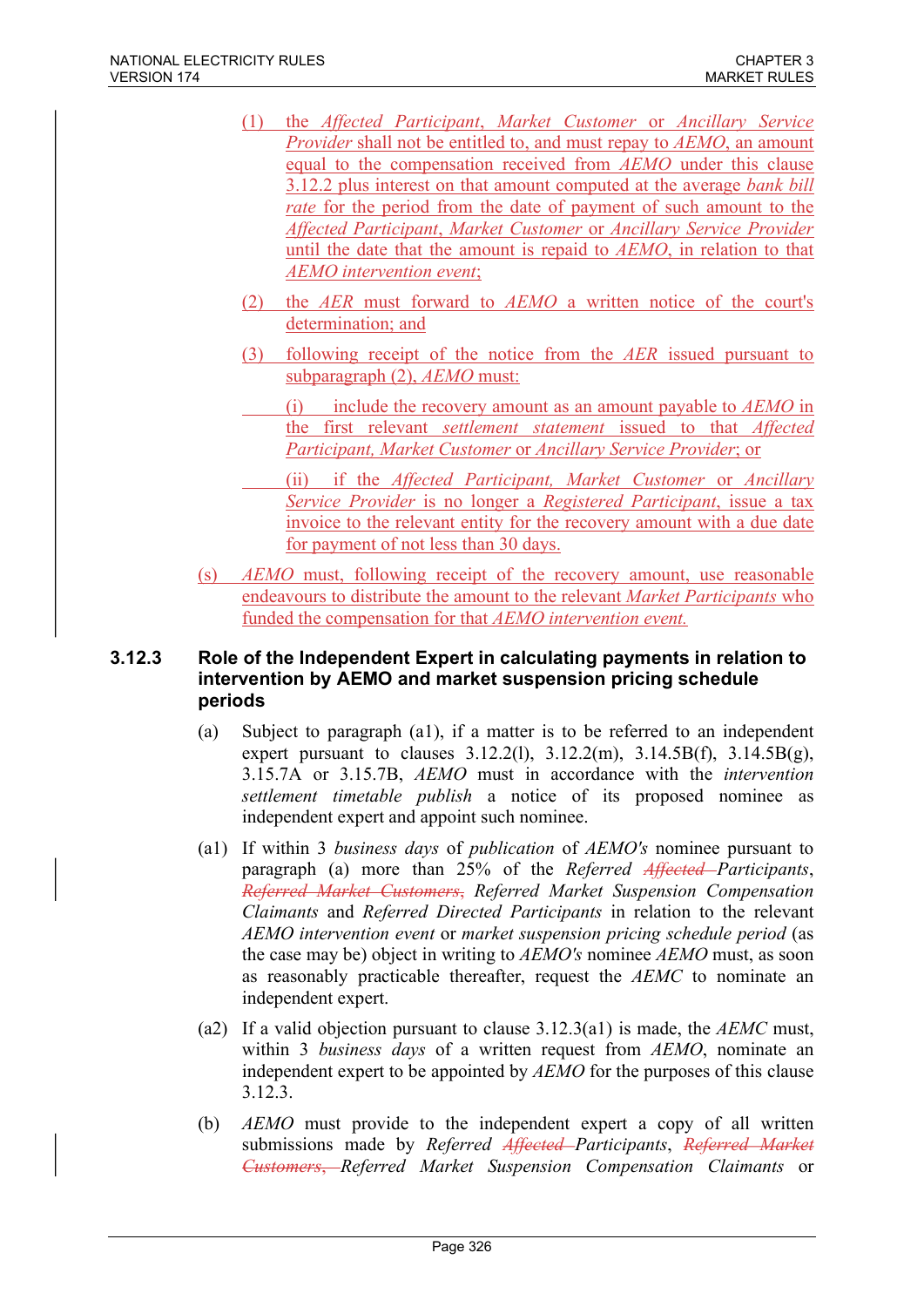Referred Directed Participants under clause 3.12.2(f), 3.14.5B(a), 3.15.7A(f) or 3.15.7B(a).

- (b1) To the extent reasonably practicable, all claims arising out of a single AEMO intervention event or market suspension pricing schedule period (as the case may be), or arising out of, in AEMO's reasonable opinion, a series of related AEMO intervention events or market suspension pricing schedule periods (as the case may be), should be determined by the same independent expert as part of the same process.
- (c) AEMO must include as part of the independent expert's terms of appointment the following requirements:
	- (1) In accordance with the intervention settlement timetable the independent expert must:
		- (i) determine and publish a draft report setting out:
			- (A) as appropriate, the total compensation payable by, or receivable by, Referred Affected Participants and Referred *Market Customers* under clause 3.12.2(a) pursuant to claims referred to the independent expert pursuant to clauses  $3.12.2(1)$  and  $3.12.2(m)$  in respect of the  $AEMO$ intervention event-pricing 30-minute period;
			- (A1) the amount of compensation payable to each Referred Market Suspension Compensation Claimant pursuant to clause 3.14.5B;
			- (B) the total amount of compensation payable to Referred Directed Participants pursuant to either clause 3.15.7A or clause 3.15.7B, as the case may be; and
			- (C) the methodology and assumptions, if any, used by the independent expert in making the determination in subparagraphs  $(c)(1)(ii)$ ,  $(c)(1)(iii)$  and  $(c)(1)(iv)$ ;
		- (ii) notify individual assessments by delivery to each Referred Affected–Participant and Referred Market Customer and to AEMO of a draft assessment detailing the amount payable or receivable by that party, as the case may be, pursuant to clause 3.12.2(a);
		- (iii) deliver to each *Referred Directed Participant* and to AEMO a draft assessment detailing the calculation of the amount of compensation receivable by that party pursuant to clause 3.15.7A or 3.15.7B as the case may be; and
		- (iv) deliver to each Referred Market Suspension Compensation Claimant and to AEMO a draft assessment detailing the calculation of the amount of compensation receivable by that party pursuant to clause 3.14.5B.
	- (2) The independent expert must call for submissions from all relevant Referred Affected Participants, Referred Market Customers, Referred Market Suspension Compensation Claimants and Referred Directed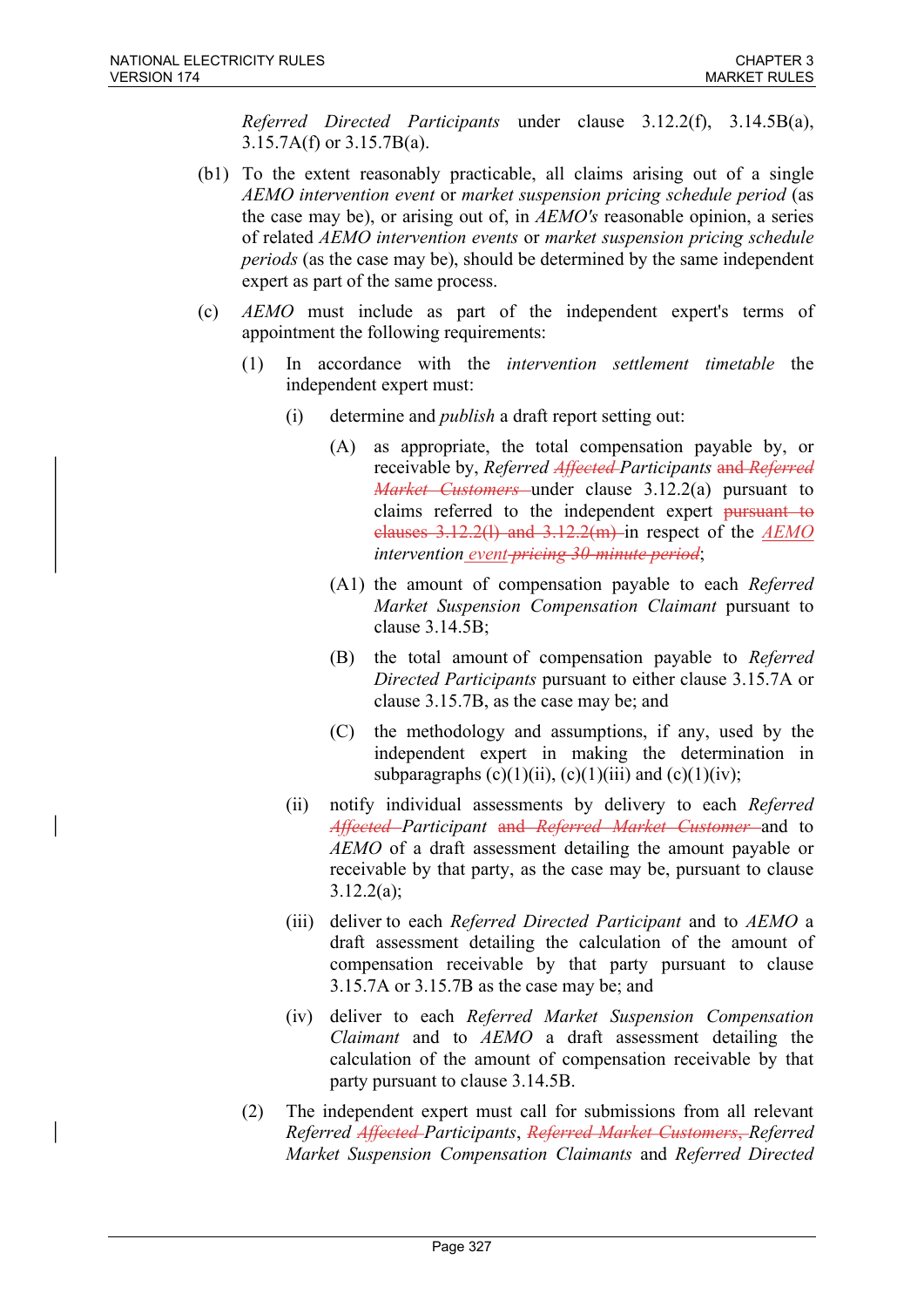Participants after publishing the draft report and delivering the draft assessment under subparagraph (c)(1).

- (3) Before the publication of the final report and delivery of the final assessment pursuant to subparagraph (c)(4), the independent expert must:
	- (i) if requested to do so by a Referred Affected Participant, Referred Market Customer, Referred Market Suspension Compensation Claimant or Referred Directed Participant, within 15 *business days* of the *publication* of the draft report and draft assessment, meet with representatives of the Referred Affected–Participant, Referred–Market–Customer, Referred Market Suspension Compensation Claimant or Directed Participant to discuss any queries it has in relation to the draft report or draft assessment as appropriate; and
	- (ii) take into consideration, any further written submissions made by a Referred Affected-Participant, Referred Market Customer, Referred Market Suspension Compensation Claimant or Referred Directed Participant in relation to the draft report or draft assessment, as the case may be, if the independent expert receives those submissions within 15 business days of the publication of the draft report and draft assessment.
- (4) The independent expert must in accordance with the intervention settlement timetable:
	- (i) prepare and publish a final report;
	- (ii) prepare and deliver his or her final assessment of the amounts payable or receivable by the relevant party pursuant to clause 3.12.2(a), 3.14.5B, 3.15.7A or 3.15.7B, as the case may be; and
	- (iii) deliver to *AEMO* a final tax invoice for the services rendered by the independent expert and a copy of all final assessments issued pursuant to subparagraph  $(c)(4)(ii)$ .
- (5) A report prepared under subparagraphs  $(c)(1)(i)$  and  $(c)(4)(i)$  must not disclose confidential information.
- (6) If the independent expert requires further information than that contained in a written submission made by the Referred Affected Participant, Referred Market Customer, Referred Market Suspension Compensation Claimant or Referred Directed Participant under clause  $3.12.2(f)$ ,  $3.14.5B(a)$ ,  $3.15.7A(f)$  or  $3.15.7B(a)$ , the independent expert may advise the relevant party in writing of the information required.
- (7) If the relevant party has not provided that information to the independent expert within 10 *business days* of the date of the request for further information, then the independent expert, acting reasonably, is entitled to make such assumptions concerning that information as he or she thinks appropriate.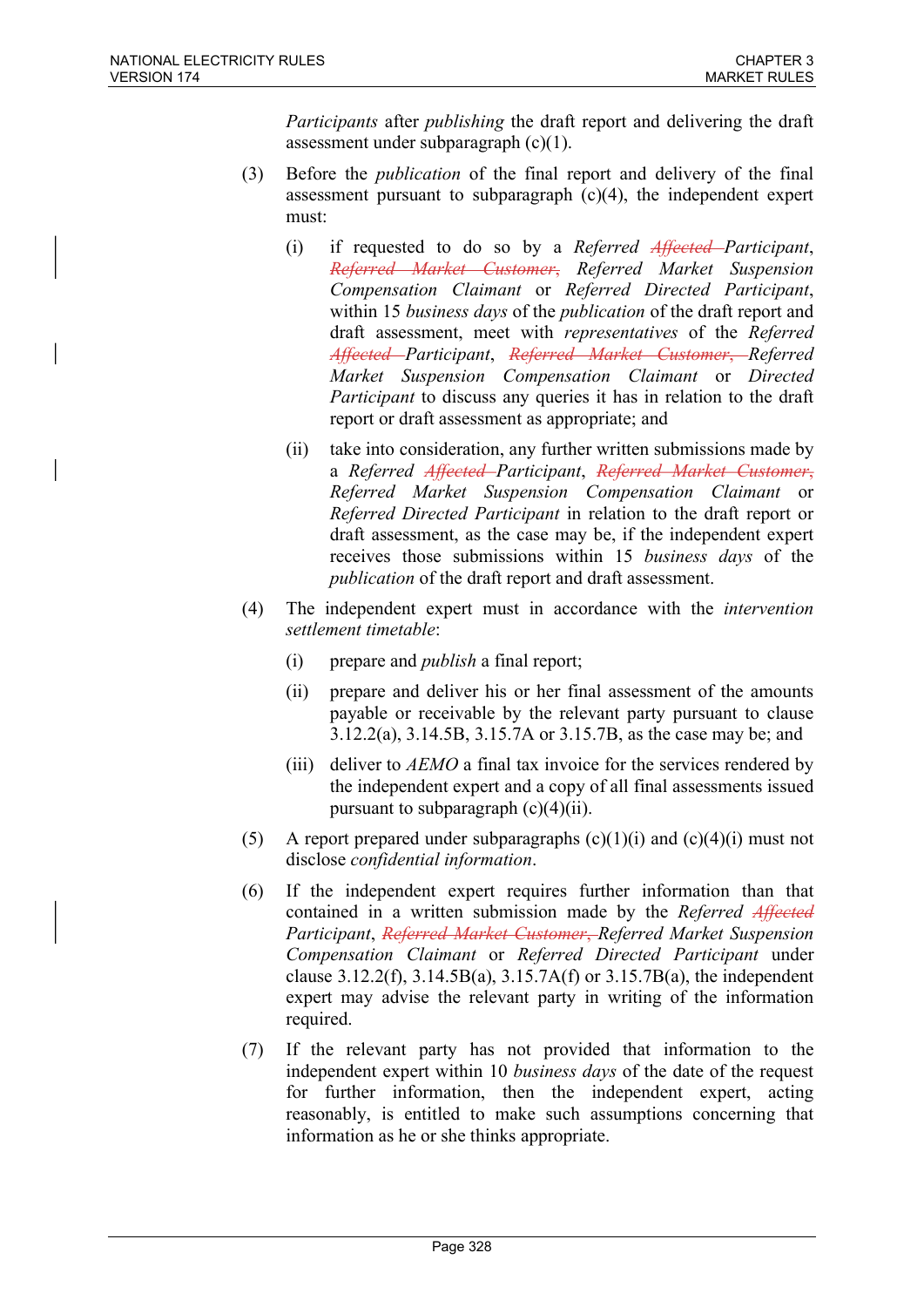- (8) The independent expert must enter into, and deliver, a confidentiality deed for the benefit of each Referred Affected-Participant, Referred Market Customer, Referred Market Suspension Compensation Claimant and Referred Directed Participant in a form developed by  $AEMO$  pursuant to paragraph (e).
- (d) A final report and a final assessment of an independent expert prepared in accordance with subparagraph (c)(4) is final and binding.
- (e) AEMO must in accordance with the Rules consultation procedures prepare and *publish* a confidentiality deed for the purposes of this clause 3.12.3.

\*\*\*

### 3.15.7B Claim for additional compensation by Directed Participants

- (a) Subject to clause 3.15.7B(a4), a Directed Participant entitled to compensation pursuant to clause 3.14.5A(d) or clause 3.15.7 may, within 15 business days of receipt of the advice referred to in clauses  $3.14.5A(g)$  or 3.15.7(e), make a written submission to  $AEMO$  claiming an amount equal to the sum of:
	- (1) the aggregate of the loss of revenue and additional net direct costs incurred by the Directed Participant in respect of a scheduled generating unit, semi-scheduled generating unit or scheduled network services, as the case may be, as a result of the provision of the service under direction; less
	- (2) the amount notified to that Directed Participant pursuant to clause  $3.14.5A(g)$  or clause  $3.15.7(e)$ ; less
	- (3) the aggregate amount the Directed Participant is entitled to receive in accordance with clause 3.15.6(c) for the provision of a service rendered as a result of the direction.
- (a1) [Deleted]
- (a2) Subject to clause 3.15.7B(a4), if a Directed Participant entitled to compensation pursuant to clause 3.15.7(d) considers that the amount notified pursuant to clauses 3.15.7(e) is less than the amount it is entitled to receive pursuant to that clause, the *Directed Participant* may, in accordance with the *intervention settlement timetable*, make a written submission to AEMO requesting compensation from AEMO for that difference.
- (a3) For the purposes of the calculation of additional net direct costs pursuant to paragraph (a)(1), the additional net direct costs incurred by the Directed Participant in respect of that scheduled generating unit, semi-scheduled generating unit or scheduled network services (as the case may be) includes without limitation:
	- (1) fuel costs in connection with the relevant generating unit or scheduled network services;
	- (2) incremental maintenance costs in connection with the relevant generating unit or scheduled network services;
	- (3) incremental manning costs in connection with the relevant generating unit or scheduled network services;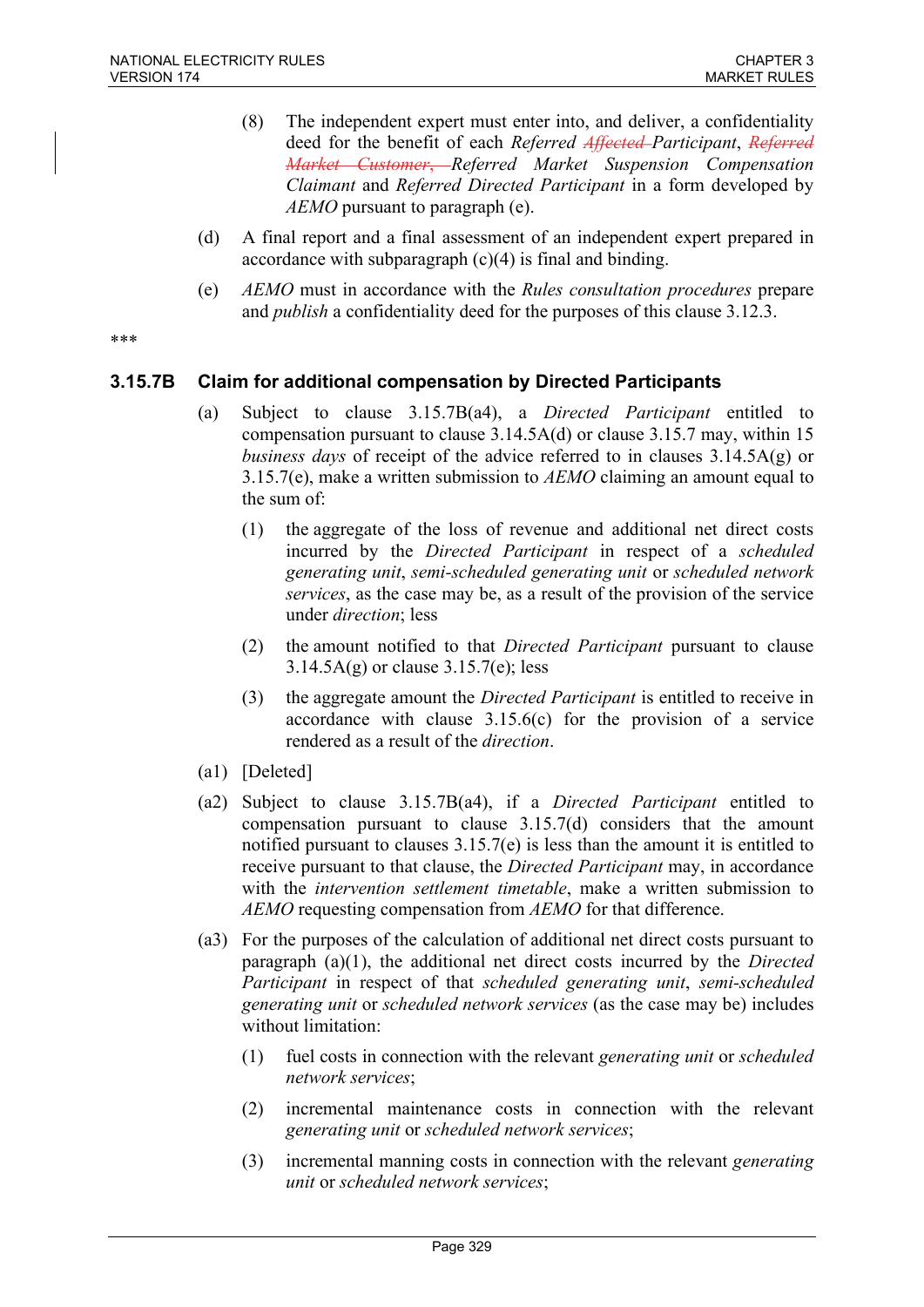- (4) acceleration costs of maintenance work in connection with the relevant generating unit or scheduled network services, where such acceleration costs are incurred to enable the generating unit or scheduled network services to comply with the direction;
- (5) delay costs for maintenance work in connection with the relevant generating unit or scheduled network services, where such delay costs are incurred to enable the generating unit or scheduled network services to comply with the *direction*; and
- (6) other costs incurred in connection with the relevant generating unit or scheduled network services, where such costs are incurred to enable the generating unit or scheduled network services to comply with the direction.; and
- (7) any compensation which the Directed Participant receives or could have obtained by taking reasonable steps in connection with the relevant generating unit or scheduled network services being available.
- (a4) In respect of a single direction, a Directed Participant may only make a claim pursuant to clauses  $3.15.7B(a)$  or  $3.15.7B(a2)$  if the amount of the claim is greater than \$5,000.
- (b) The submissions pursuant to clauses 3.15.7B(a) and 3.15.7B(a2) must:
	- (1) itemise each component of a claim;
	- (2) contain sufficient data and information to substantiate each component of a claim for loss of revenue and additional direct costs incurred, as the case may be; and
	- (3) be signed by an authorised officer of the applicant certifying that the written submission is true and correct.
- (c)  $AEMO$  must, in accordance with the *intervention settlement timetable*:
	- (1) refer a claim by a Directed Participant under clause 3.15.7B(a) or 3.15.7B(a2) to an independent expert to determine such claim in accordance with clause 3.12.3 if the claim is equal to or greater than \$20,000 and the *additional intervention claim* that includes that claim is equal to or greater than \$100,000; and
	- (2) determine in its sole discretion if all other claims by a Directed Participant in respect of that direction pursuant to clauses 3.15.7B(a) and 3.15.7B(a2) are reasonable and if so pay the amount claimed in accordance with clause 3.15.10C.
- (d) If AEMO considers that a claim by a Directed Participant under clause 3.15.7B(a) or 3.15.7B(a2) is unreasonable, it must, in accordance with the intervention settlement timetable:
	- (1) advise the Directed Participant of its determination in writing, setting out its reasons; and
	- (2) refer the matter to an independent expert to determine the claim for compensation in accordance with clause 3.12.3.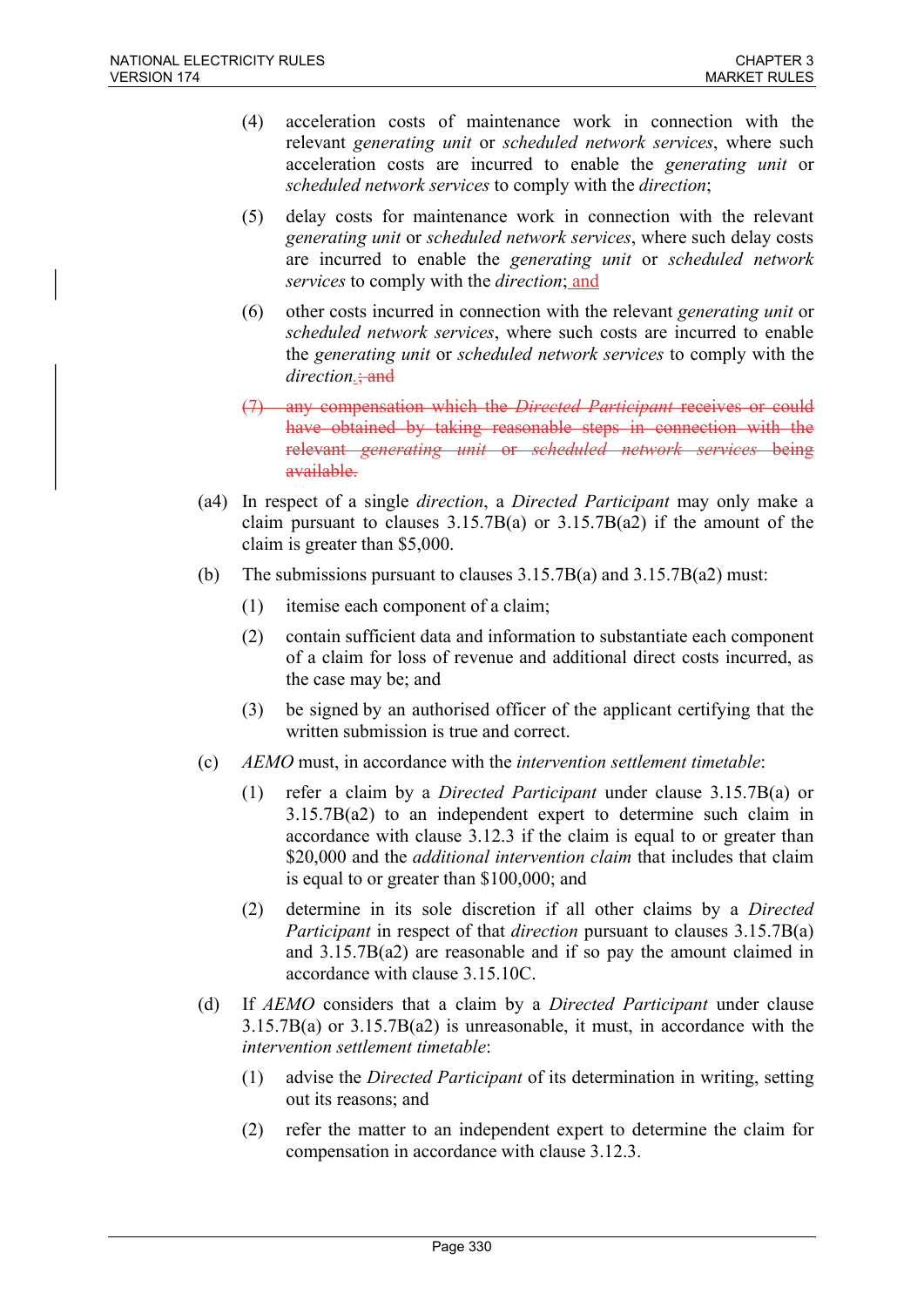### 3.15.8 Funding of Compensation for directions

#### **Definitions**

(a0) In this clause 3.15.8:

ancillary service compensation recovery amount has the meaning given to it in clause 3.15.8(e).

customer energy in respect of a Market Customer for a trading interval means the sum of the adjusted gross energy figures calculated for that trading interval in respect of that Market Customer's relevant connection points, provided that, if the sum of those figures is positive, then the Market Customer's customer energy for that trading interval is zero;

a connection point is a "relevant connection point" of a Market Customer if:

- (1) the Market Customer is financially responsible for the connection point; and
- (2) the load at that connection point has been classified (or is deemed to be classified) as a market load.

generator energy in respect of a Market Generator for a trading interval means the sum of the *adjusted gross energy* figures calculated for that trading interval in respect of that Market Generator's applicable connection points, provided that, if the sum of those figures is negative, then the Market Generator's generator energy for that trading interval is zero;

a connection point is an "applicable connection point" of a Market Generator if:

- (1) the Market Generator is financially responsible for the connection *point*; and
- (2) the connection point connects a market generating unit to the national grid.

small generator energy in respect of a Market Small Generation Aggregator for a trading interval means the sum of the adjusted gross energy figures calculated for that trading interval in respect of that Market Small Generation Aggregator's applicable connection points, provided that, if the sum of those figures is negative, then the Market Small Generation Aggregator's small generator energy for that trading interval is zero; and

a connection point is an "applicable connection point" of a Market Small Generation Aggregator if:

- (1) the Market Small Generation Aggregator is financially responsible for the connection point; and
- (2) the connection point connects a small generating unit classified as a market generating unit to the national grid.
- (a) AEMO must, in accordance with the intervention settlement timetable, calculate the compensation recovery amount being:
	- (1) the sum of: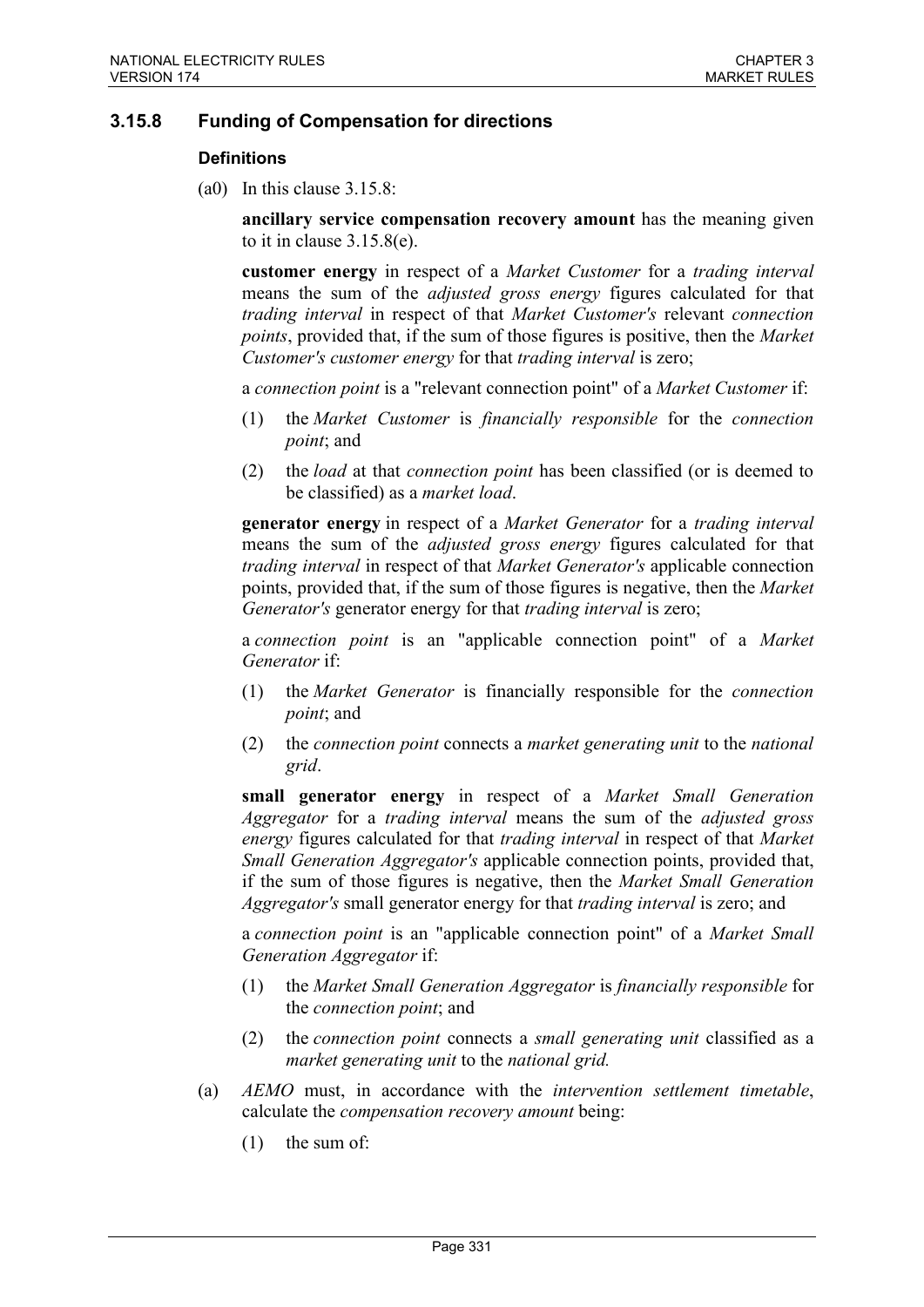- (i) the total of the compensation payable to AEMO by Affected Participants and Market Customers Ancillary Service Providers under clause 3.12.2 in respect of a direction for the provision of energy; plus
- (ii) the total of the amounts retained by  $AEMO$  pursuant to clause 3.15.6(b) in respect of a *direction* for the provision of *energy*;
- (2) less the sum of:
	- (i) the total of the compensation payable by AEMO to Affected Participants—and, Market Customers and Ancillary Service Providers pursuant to clause 3.12.2 in respect of a direction for the provision of energy; plus
	- (ii) the total of the compensation payable by AEMO to Directed Participants (other than Directed Participants who are also Market Suspension Compensation Claimants) pursuant to clause  $3.15.7(a)$  in respect of a *direction* for the provision of *energy*; plus
	- (iii) the total amount payable by  $AEMO$  to the independent expert pursuant to clause 3.12.3(c).
- (b) AEMO must, in accordance with the intervention settlement timetable, calculate a figure for each Market Customer in each region applying the following formula:

$$
MCP = \frac{E}{\sum E} \times \frac{RB}{\sum RB} \times CRA
$$

where

MCP is the amount payable or receivable by a *Market Customer* pursuant to this clause 3.15.8(b);

E is the sum of the Market Customer's adjusted gross energy amounts at each connection point for which the Market Customer is financially responsible in a region, determined in accordance with clauses 3.15.4 and 3.15.5 in respect of the relevant *intervention price trading interval* intervention pricing 30-minute periods excluding any loads in respect of which the Market Customer submitted a dispatch bid for the relevant intervention price trading interval intervention pricing 30-minute period in that region; and

RB is the regional benefit determined by AEMO pursuant to clause  $3.15.8(b1)$  at the time of issuing the *direction*.

CRA is the compensation recovery amount.

#### **Note**

This paragraph is classified as a tier 3 civil penalty provision under the National Electricity (South Australia) Regulations. (See clause 6(1) and Schedule 1 of the National Electricity (South Australia) Regulations.)

#### Note

The values of E and  $\Sigma$ E are subject to substitution in accordance with clause 3.15.6AA.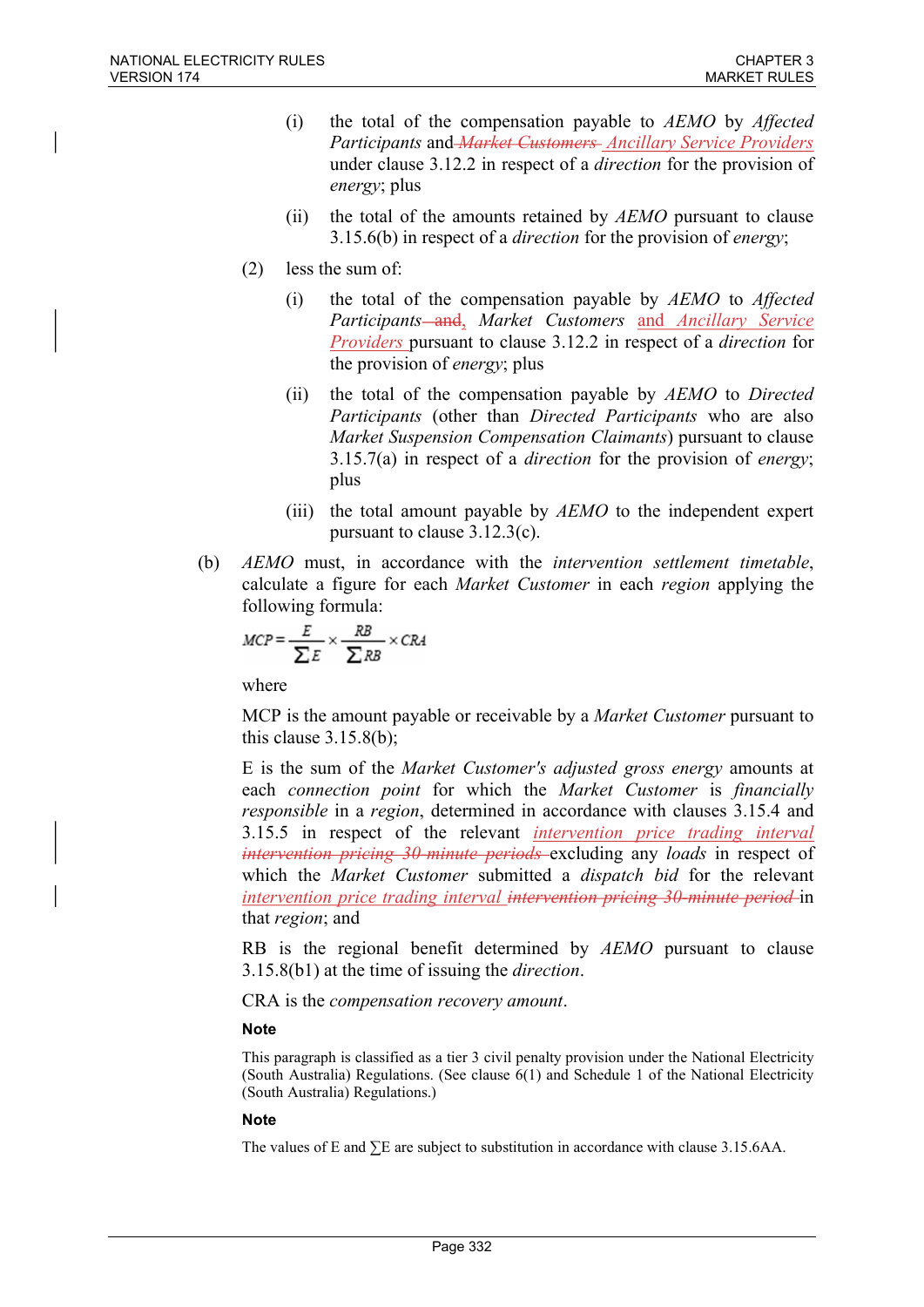- (b1) AEMO must, as soon as practicable following the issuance of a direction, determine the relative benefit each region received from the issuance of a direction in accordance with the regional benefit directions procedures.
- (b2) AEMO must develop in accordance with the Rules consultation procedures a procedure to determine the relative benefit each region receives from the issuance of a direction (the regional benefit directions procedures). Such procedures must take into account, where applicable to the reason the direction was given, the *load* at risk of not being supplied if the *direction* were not issued or the extent of improvement in available *energy* reserve in the region, capability to control voltage in the region, and capability to control power system frequency within the region and any other relevant matters.
- (c) If the figure calculated for a Market Customer under clause 3.15.8(b) is negative, the absolute value of that amount is the amount payable by the Market Customer to AEMO pursuant to clause 3.15.8(b).
- (d) Subject to clause 3.15.22, if the figure calculated for a Market Customer under clause 3.15.8(b) is positive, such amount is the amount receivable by the Market Customer from AEMO pursuant to clause 3.15.8(b), subject to the provisions of clause 3.15.22.
- (e) AEMO must, in accordance with the intervention settlement timetable, calculate for each *ancillary service* the subject of a *direction*, the "*ancillary* service compensation recovery amount" being:
	- (1) the sum of:
		- (i) the total of the compensation payable to  $AEMO$  by  $Affected$ Participants and Market Customers-Ancillary Service Providers under clause 3.12.2 in respect of a direction for the provision of that ancillary service; plus
		- (ii) the total of the amounts retained by AEMO pursuant to clause 3.15.6(b) in respect of a direction for the provision of that ancillary service;
	- (2) less the sum of:
		- (i) the total of the compensation payable by  $AEMO$  to  $Affected$ Participants, and Market Customers and Ancillary Service Providers pursuant to clause 3.12.2 in respect of a direction for the provision of that ancillary service; plus
		- (ii) the total of the compensation payable by  $AEMO$  to Directed Participants pursuant to clause 3.15.7(a) in respect of a direction for the provision of that ancillary service; plus
		- (iii) the total amount payable by  $AEMO$  to the independent expert pursuant to clause  $3.12.3(c)$ , if the *direction* the subject of the independent expert's determination was with respect to that ancillary service.
- (f) The trading amount must be calculated as follows: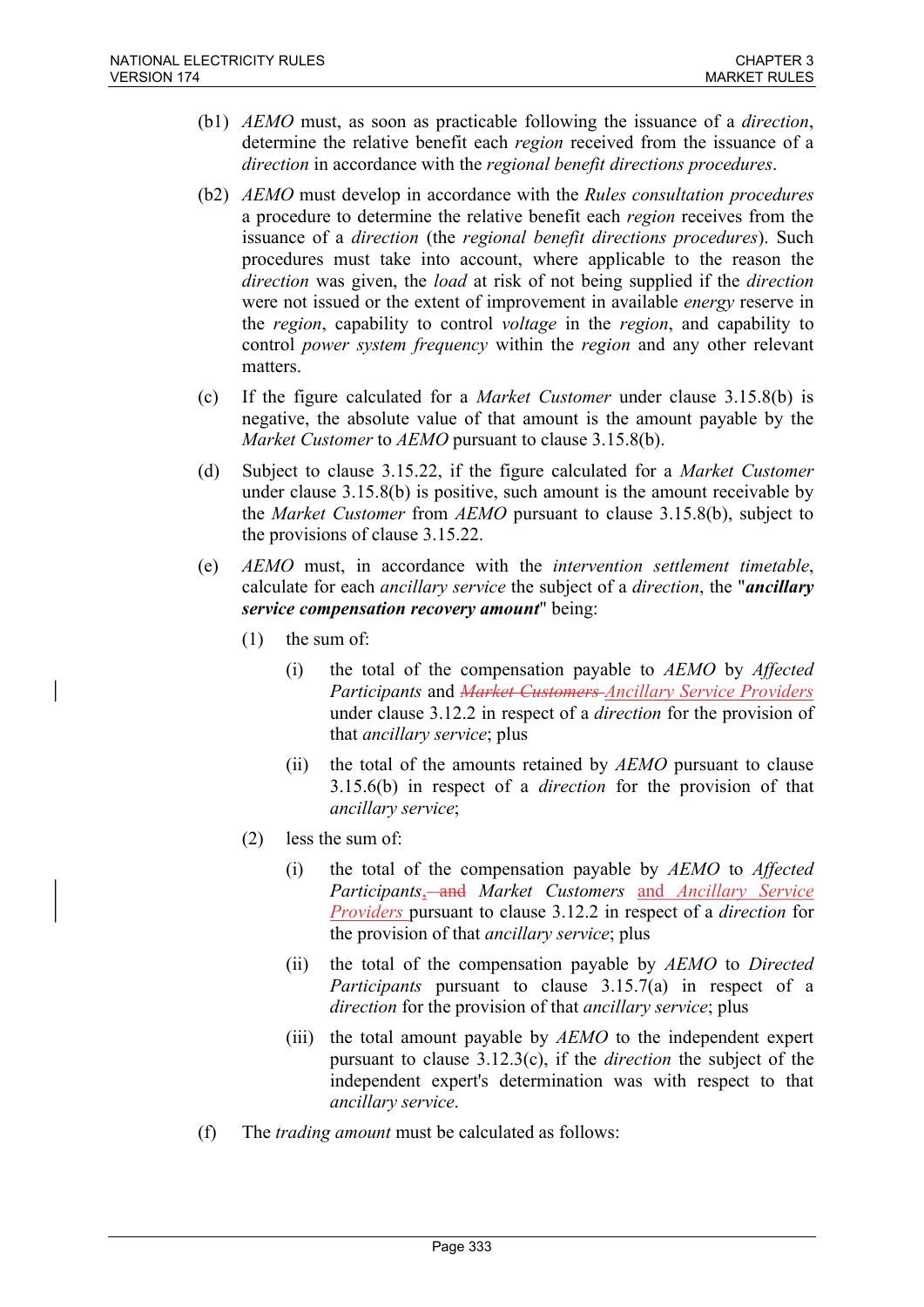- (1) subject to clause  $3.15.8(f)(2)$  and (3) AEMO must use the appropriate formula set out in clause  $3.15.6A(c8)$ ,  $(c9)$ ,  $(d)$ ,  $(e)$ ,  $(f)$ ,  $(g)$ ,  $(h)$  or  $(i)$ depending on which ancillary service was the subject of the direction;
- (2) TNSCASP, TSRP, RTCRSP, RTCLSP or TSFCAS (as applicable) in the relevant formula is equal to the ancillary service compensation recovery amount for the relevant ancillary service in respect of the direction; and
- (3) if TCE, TGE, TSGE, AGE, ATCE, ATGE, ATSGE or AAGE is used in the relevant formula, then the words 'the trading interval' in the definitions of those terms in the formula are to be read as 'all of the trading intervals during which the direction applied'.

### **Note**

The values of TCE, AGE, ATCE and AAGE are subject to substitution in accordance with clause 3.15.6AA.

(g) Any compensation payable by  $AEMO$  under clause 3.12.2 and 3.15.7 not recovered under clauses 3.15.8(b) and 3.15.8(e) must be recovered from Market Customers, Market Generators and Market Small Generation Aggregators. AEMO must, in accordance with the intervention settlement timetable, calculate a figure for each Market Customer, Market Generator and Market Small Generation Aggregator in each region applying the following formula:

$$
MCP = \frac{TGE + TSGE - TCE}{RATGE + RATSGE - RATCE} \times \frac{RB}{\sum RB} \times CRA \times -1
$$

where:

 $MCP =$  the amount payable or receivable by a Market Customer, Market Generator or Market Small Generation Aggregator under this clause  $3.15.8(g)$ ;  $TGE$  = the generator energy for the *Market* Generator in that region of the relevant trading interval for the period of the direction;  $TSGE$  = the small generator energy for the *Market* Small Generation Aggregator in that region of the relevant trading interval for the period of the direction; TCE  $=$  the *customer energy* for the *Market* Customer in that region of the relevant trading interval for the period of the direction; RATGE  $=$  the aggregate of the generator energy for all Market Generators in that region of the relevant trading interval for the period of the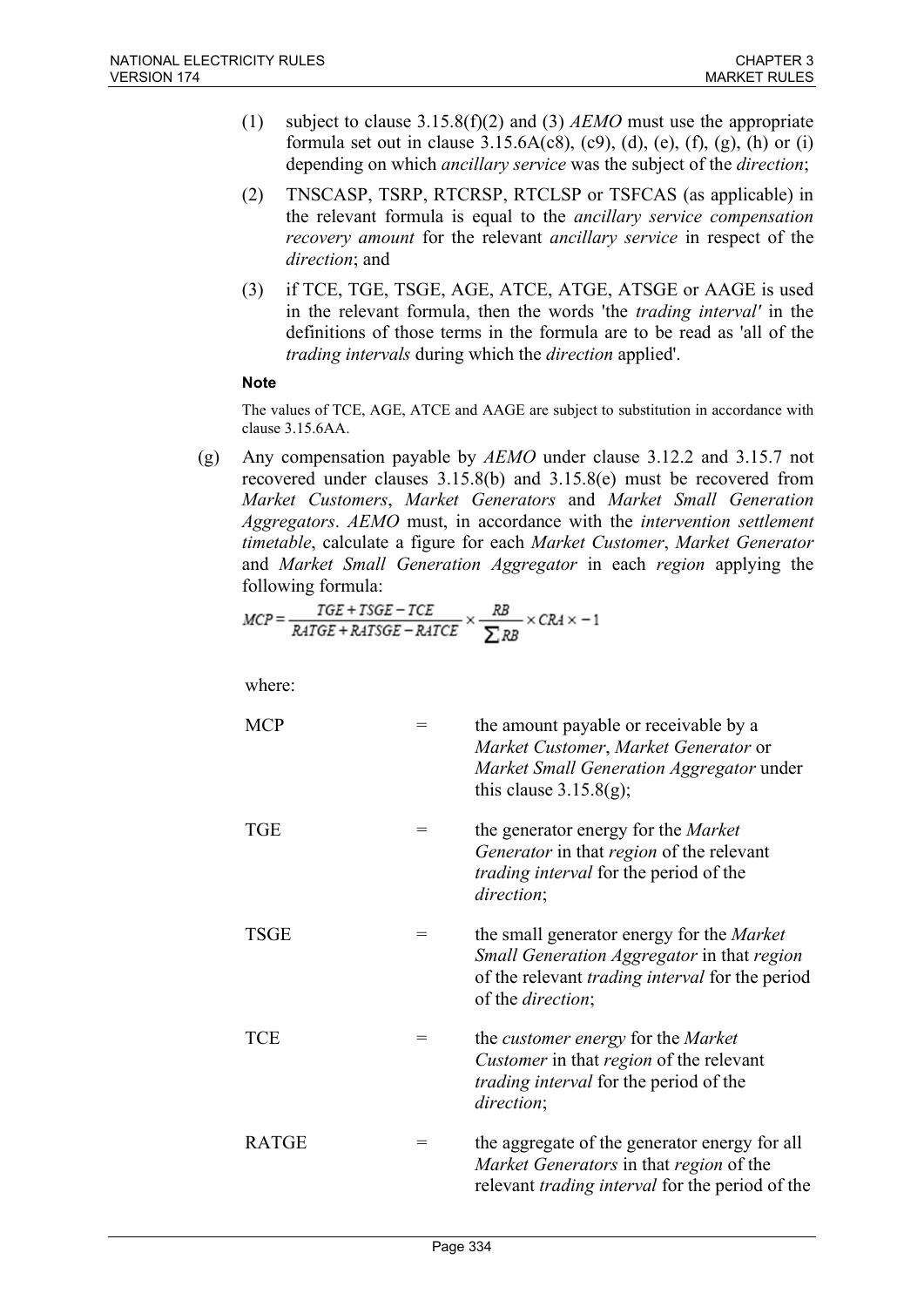#### direction;

| <b>RATSGE</b> | the aggregate of the small generator energy<br>for all Market Small Generation<br><i>Aggregation</i> in that <i>region</i> of the relevant<br><i>trading interval</i> for the period of the<br>direction; |
|---------------|-----------------------------------------------------------------------------------------------------------------------------------------------------------------------------------------------------------|
| <b>RATCE</b>  | the aggregate of the <i>customer energy</i> for all<br>Market Customers in that region of the<br>relevant <i>trading interval</i> for the period of the<br>direction;                                     |
| <b>RB</b>     | the regional benefit determined by AEMO<br>under clause $3.15.8(b1)$ at the time of<br>issuing the <i>direction</i> ; and                                                                                 |
|               | the <i>compensation recovery amount</i> .                                                                                                                                                                 |

#### **Note**

The values of TCE and RATCE are subject to substitution in accordance with clause 3.15.6AA.

\*\*\*

#### 3.15.9 Reserve settlements

- (a) AEMO's costs incurred in contracting for the provision of reserves are to be met by fees imposed on Market Customers in accordance with this clause 3.15.9.
- (a1) If clause 3.15.9A applies in respect of a region, fees imposed under this clause 3.15.9 may be subject to subsequent adjustment under clause 3.15.9A.
- (b) AEMO must, in accordance with the intervention settlement timetable, calculate:
	- (1) the aggregate of the amounts payable by AEMO under reserve contracts in respect of the relevant billing period;
	- (2) any amounts determined as payable by AEMO:
		- (i) by the independent expert under clause 3.12.3 in respect of an AEMO intervention event that is an exercise of the RERT during the relevant billing period; or
		- (ii) as a result of a scheduled generating unit, scheduled network service, wholesale demand response unit or scheduled load under a scheduled reserve contract being dispatched or generating units or loads under an unscheduled reserve contract being activated; or
		- (iii) to Affected Participants, and Market Customers and Ancillary Service Providers pursuant to clause 3.12.2 in respect of an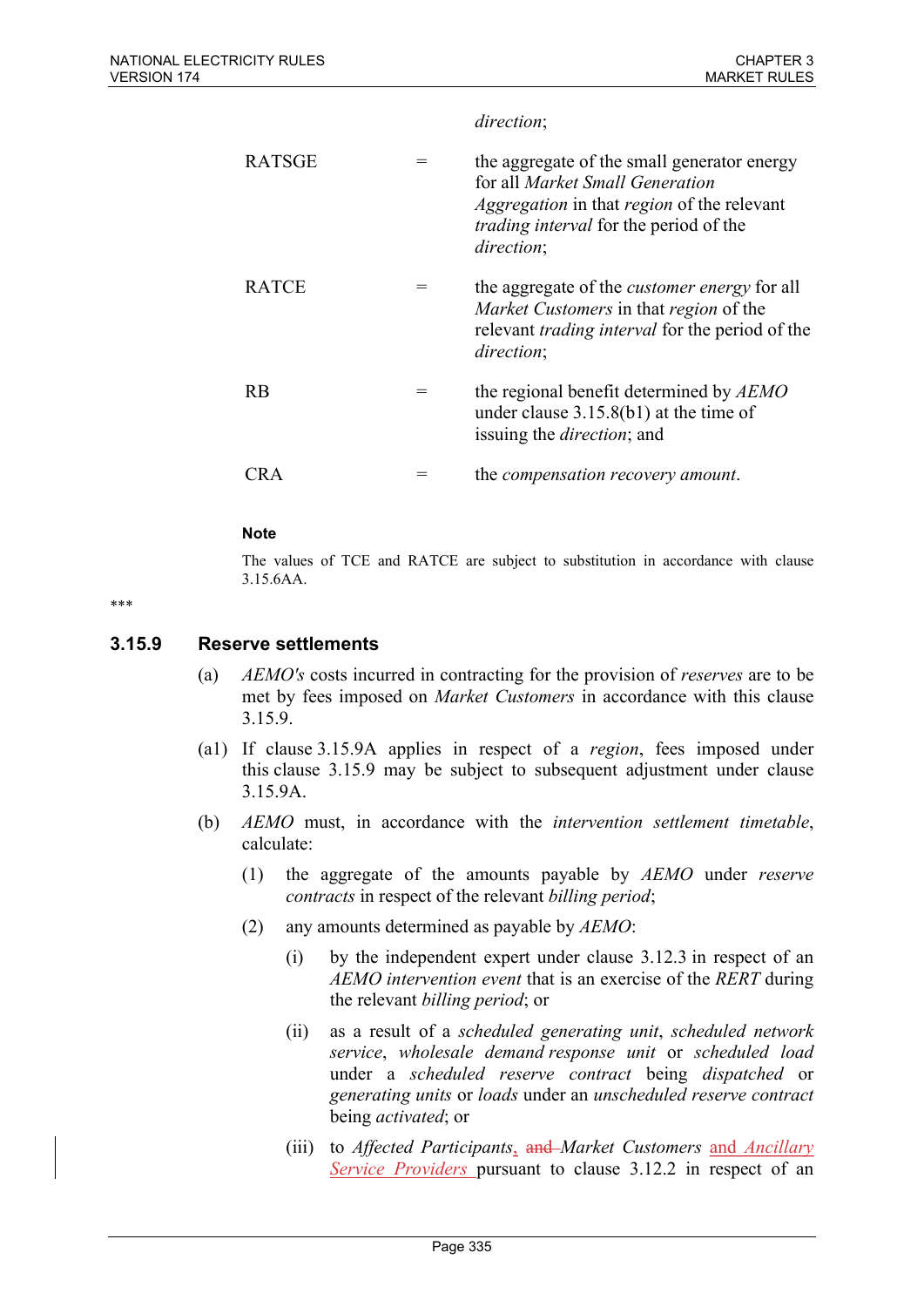AEMO intervention event that is an exercise of the RERT during the relevant billing period,

in respect of the relevant billing period;

- (3) the aggregate of the amounts receivable by  $AEMO$  under the Rules in respect of *reserve contracts* during the relevant *billing period*; and
- (4) any amounts determined as receivable by  $AEMO$ :
	- (i) by the independent expert under clause 3.12.3 in respect of an AEMO intervention event that is an exercise of the RERT during the relevant billing period; or
	- (ii) from *Affected Participants* and *Market Customers Ancillary* Service Providers pursuant to clause 3.12.2 in respect of an AEMO intervention event that is an exercise of the RERT during the relevant billing period,

in respect of the relevant billing period.

- (c) Separate amounts must be calculated under paragraph (b):
	- (1) for reserve contracts entered into by AEMO specifically in respect of the Market Participant's region in accordance with paragraph (d); and
	- (2) for reserve contracts other than those entered into for and allocated to a specific region or regions.
- (d) Where either:
	- (1) without the intervention in the market of AEMO a region would otherwise, in AEMO's reasonable opinion, fail to meet the minimum power system security standards or the reliability standard; or
	- (2) a region requires a level of power system reliability or reserves which, in AEMO's reasonable opinion, exceeds the level required to meet the reliability standard,

then AEMO must:

- (3) recover its net liabilities, or distribute its net profits, under the terms of reserve contracts entered into to meet these requirements; and
- (4) recover any amounts determined as payable by AEMO to Affected Participants–and, Market Customers and Ancillary Service Providers (less any amounts determined as receivable by AEMO from Affected Participants and *Market CustomersAncillary Service Providers*) pursuant to clause 3.12.2 in respect of an AEMO intervention event that is an exercise of the RERT; and
- (5) recover any amounts determined as payable by AEMO by the independent expert under clause 3.12.3 in respect of an AEMO intervention event that is an exercise of the RERT,

from or to the Market Customers in that region in accordance with paragraph (e).

- (e) In respect of:
	- (1) reserve contracts entered into by  $AEMO$ ; and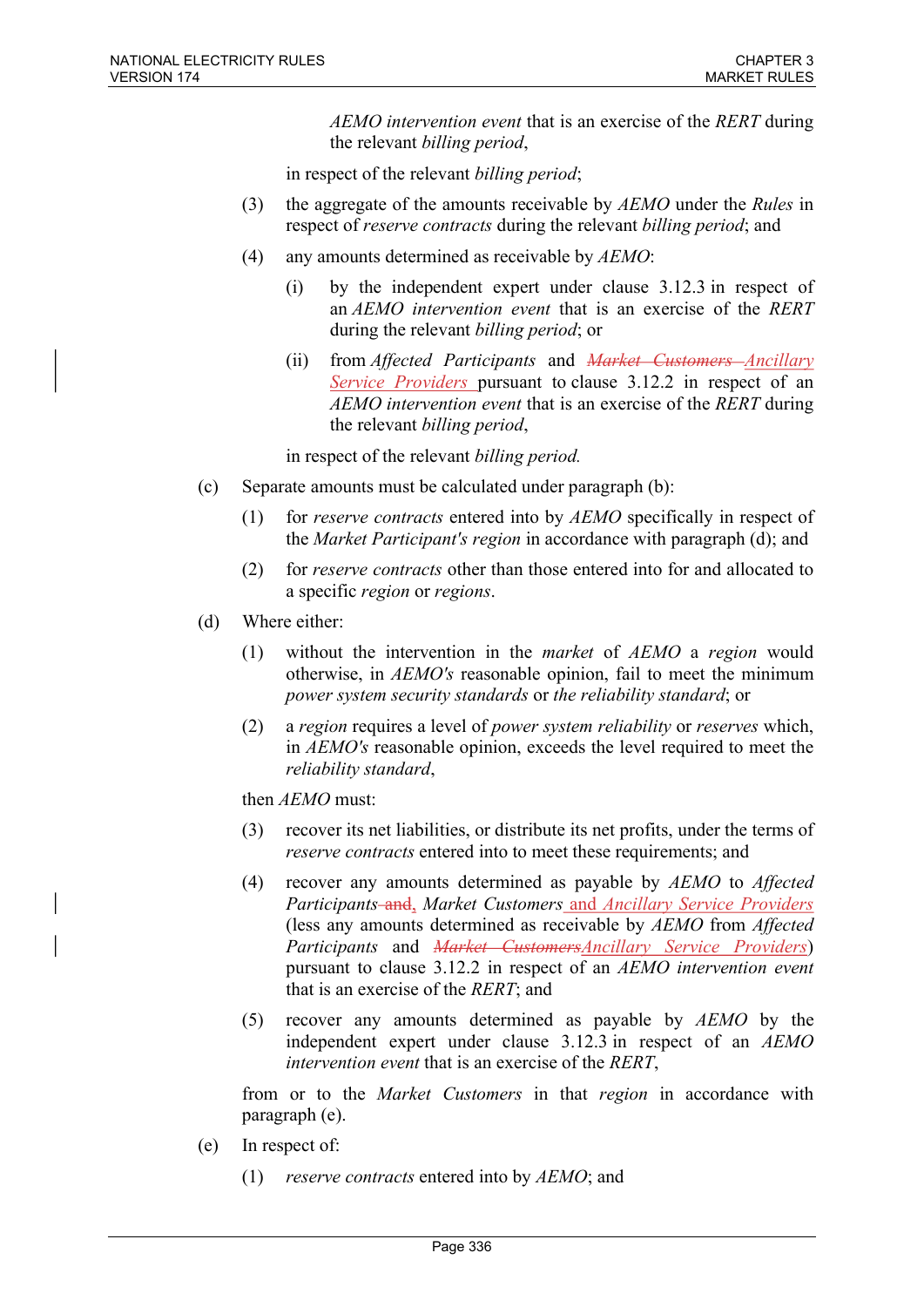- (2) any amounts determined as payable by  $AEMO$  to *Affected Participants* and, Market Customers and Ancillary Service Providers (less any amounts determined as receivable by AEMO from Affected Participants and *Market Customers Ancillary Service Providers*) pursuant to clause 3.12.2 in respect of an AEMO intervention event that is an exercise of the RERT; and
- (3) any amounts determined as payable by AEMO by the independent expert under clause 3.12.3 in respect of an AEMO intervention event that is an exercise of the RERT,

AEMO must calculate in relation to each Market Customer for each region in respect of each billing period a sum determined by applying the following formula:

$$
MCP = \left[\frac{E_{UC} \times UC}{\sum E_{UC}}\right] + \left[\frac{E_{OC} \times OC}{\sum E_{OC}}\right]
$$

where:

MCP is the amount payable by a *Market Customer* for a *region* in respect of a billing period;

UC is:

- (1) the total usage charges (or equivalent charges) paid by  $AEMO$  under reserve contracts, as allocated in accordance with paragraph (e1); and
- (2) the total amount determined as payable by AEMO to Affected Participants–and, Market Customers and Ancillary Service Providers (less any amounts determined as receivable by AEMO from Affected Participants and <del>Market Customers</del> Ancillary Service Providers) pursuant to clause 3.12.2 in respect of an AEMO intervention event that is an exercise of the RERT; and
- (3) the total amount determined as payable by  $AEMO$  by the independent expert under clause 3.12.3 in respect of an AEMO intervention event that is an exercise of the RERT.

E<sub>UC</sub> is the sum of all that *Market Customer's adjusted gross energy* amounts in the relevant *region* (the "relevant region") in each *trading interval* during which reserves were dispatched or activated under a reserve contract in the *billing period*, excluding any *loads* in that *region* in respect of which the Market Customer submitted a dispatch bid for any such trading interval;

 $\Sigma$ EUC is the sum of all amounts determined as "EUC" in accordance with this paragraph (e) in respect of that region for the relevant billing period;

OC is the total amount paid by AEMO under reserve contracts in the relevant region in the billing period, other than:

- (1) amounts determined as "UC" in accordance with this paragraph (e) in respect of that billing period; and
- (2) operational and administrative costs described in paragraph (g);

EOC is the sum of all that Market Customer's adjusted gross energy amounts in the relevant region in the billing period, excluding any loads in that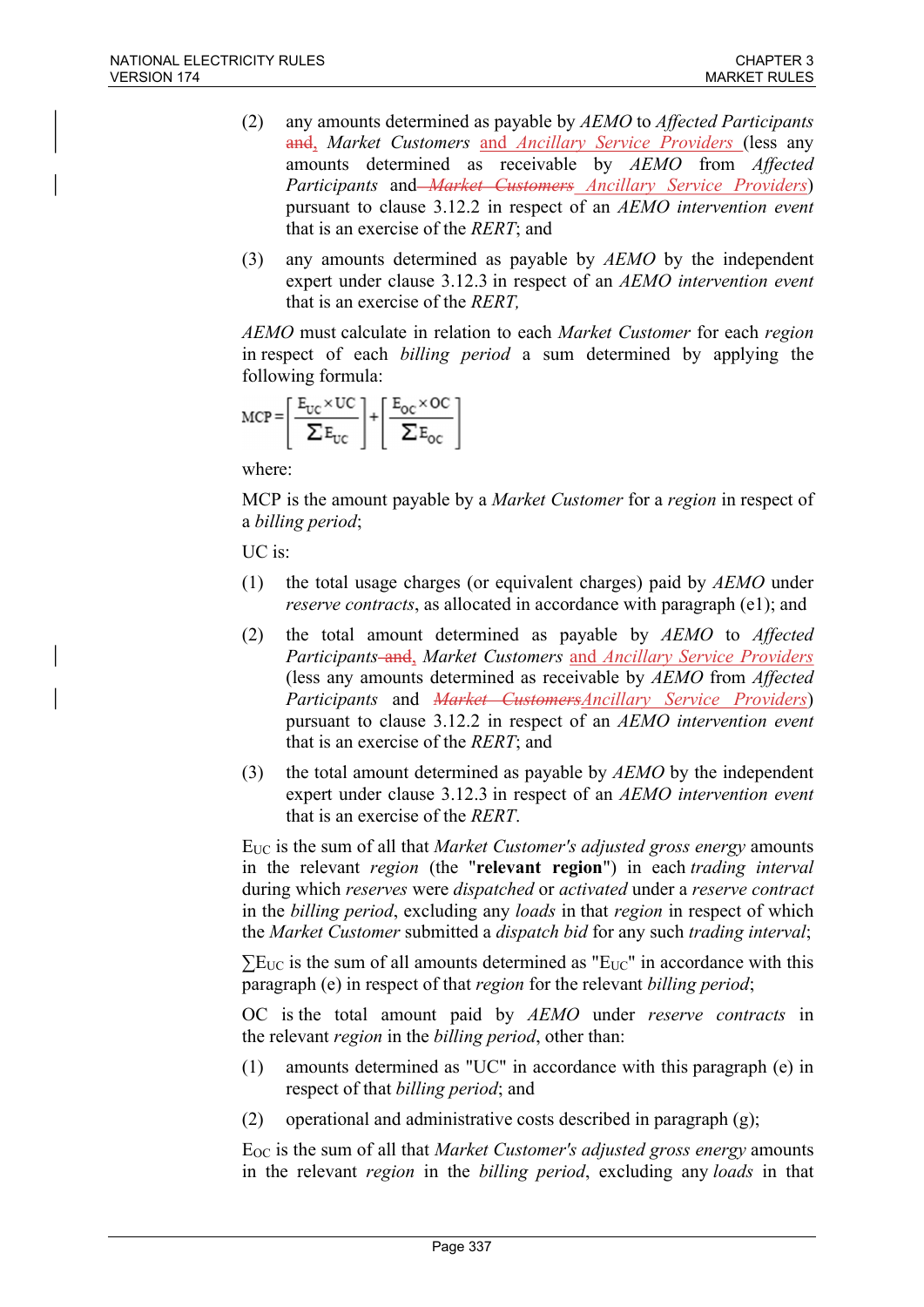region in respect of which the Market Customer submitted a dispatch bid for any trading interval during that billing period; and

 $\Sigma E_{\text{OC}}$  is the sum of all amounts determined as " $E_{\text{OC}}$ " in accordance with this paragraph (e) in respect of that region for the relevant billing period.

- (e1) For the purposes of determining amount "UC" in paragraph (e),  $AEMO$  must reasonably allocate usage charges (or equivalent charges) under reserve contracts to the trading intervals during which reserves were dispatched or activated in the relevant region in the billing period.
- (f) A *Market Customer* is liable to pay  $AEMO$  an amount equal to the sum calculated under paragraph (e) in respect of that Market Customer.

#### **Note**

This paragraph is classified as a tier 1 civil penalty provision under the National Electricity (South Australia) Regulations. (See clause 6(1) and Schedule 1 of the National Electricity (South Australia) Regulations.)

- (g) Operational and administrative costs incurred by  $AEMO$  in arranging for the provision of reserves, other than its liabilities under the terms of the reserve contracts into which it has entered, are to be recovered by AEMO from all Market Participants as part of the fees imposed in accordance with rule 2.11.
- (h) For the purposes of clause 3.15.19, a re-determination by a panel established under clause 3.12.2 is to be taken to be an agreement between AEMO and each of the Market Participants and Scheduled Generators.

# \*\*\*

### 3.15.10C Intervention and Market Suspension Pricing Schedule Period **Settlements**

- (a) AEMO must include in the final statements provided under clause 3.15.15 for a billing period in which one or more intervention price trading intervals intervention pricing 30-minute period occurred:
	- (1) for each *Affected Participant*, and *Market Customer* and *Ancillary* Service Provider in relation to the relevant AEMO intervention event the amount calculated pursuant to clause  $3.12.2(c)$ ;
	- (2) for each Directed Participant in relation to the relevant AEMO *intervention event* the amount calculated pursuant to clause  $3.15.7(c)$ or clause  $3.15.7(a1)(2)$ , as the case may be;
	- (3) for each Market Customer in relation to an AEMO intervention event that is a direction, the amount calculated pursuant to clause 3.15.8(b) by application of clause 3.15.8 mutatis mutandis provided that the amount for the purposes of:
		- (i) clause 3.15.8(a)(1)(i) shall be the total amount payable to  $AEMO$ by Affected Participants and *Market CustomersAncillary* Service Providers calculated pursuant to clause 3.12.2(c);
		- (ii) clause  $3.15.8(a)(1)(ii)$  shall be the amount calculated in accordance with that clause;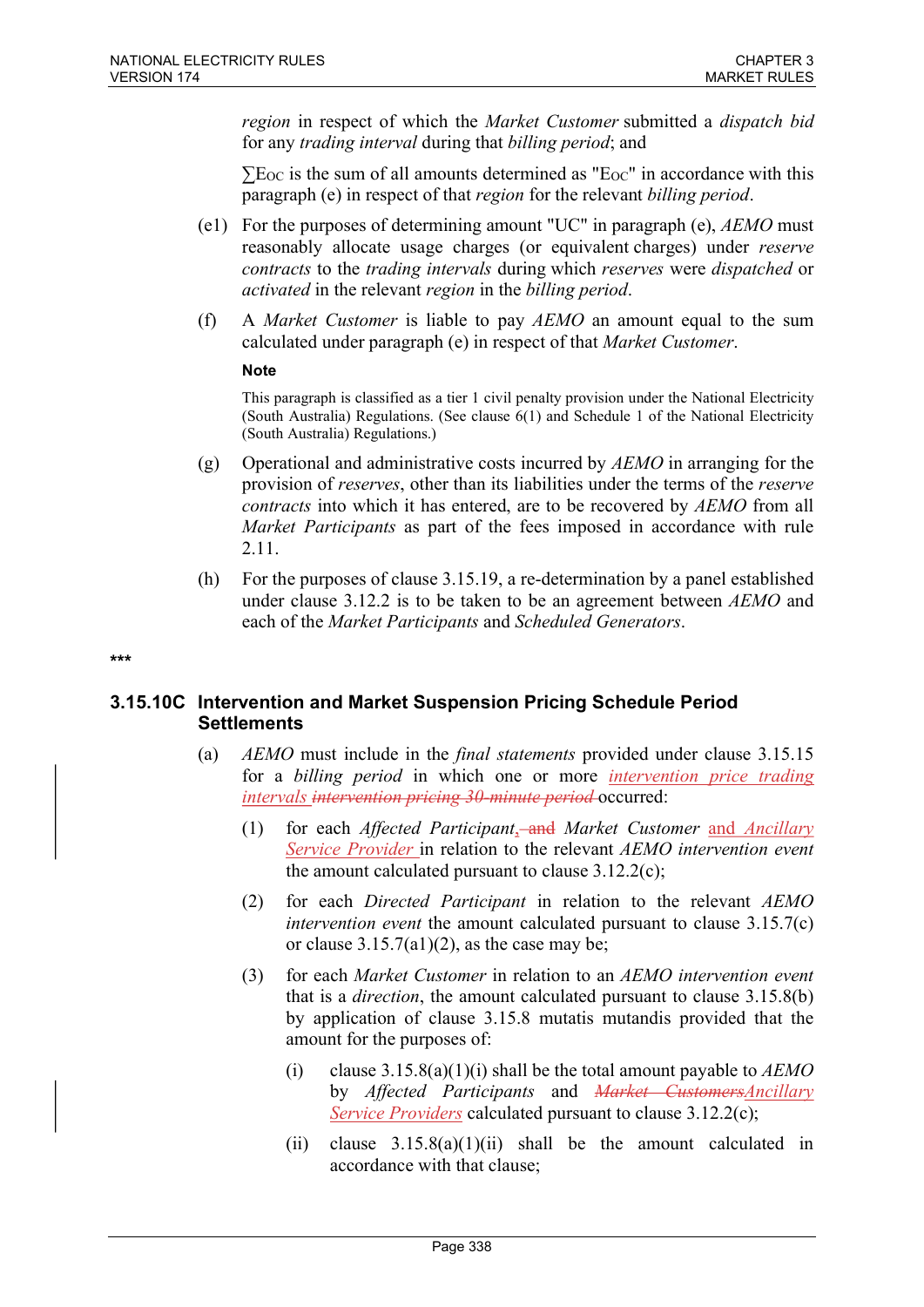- (iii) clause  $3.15.8(a)(2)(i)$  shall be the total amount payable by AEMO to Affected Participants-and, Market Customers and Ancillary Service Providers calculated pursuant to clause 3.12.2(c);
- (iv) clause  $3.15.8(a)(2)(ii)$  shall be the sum of the total amount payable by AEMO to Directed Participants calculated pursuant to clause 3.15.7(c) and 3.15.7(a1)(2); and
- (v) clause  $3.15.8(a)(2)(iii)$  shall be zero;
- (4) for each Market Customer, Market Generator and Market Small Generation Aggregator in relation to an AEMO intervention event that is a *direction* an amount calculated pursuant to clause  $3.15.8(e)$  by application of clause 3.15.8 mutatis mutandis provided that for the purposes of clause 3.15.8(f)(2) TNSCASP, TSRP, RTCRSP, RTCLSP and TSFCAS shall be the total compensation payable by AEMO for the relevant ancillary service calculated in accordance with clause  $3.15.7(c)$  or clause  $3.15.7(a1)(2)$ , as the case may be; and
- (4A) for each Market Customer in relation to an AEMO intervention event that is an exercise of the RERT, the amounts calculated pursuant to clause  $3.15.9(b)(1)$ ,  $(b)(2)(ii)$  and  $(b)(3)$ , and clause  $3.15.9(e)$ .
- (a1) AEMO must include in the final statement provided under clauses 3.15.14 and 3.15.15 for a billing period in which a market suspension pricing schedule period occurred:
	- (1) for each Market Suspension Compensation Claimant in relation to that market suspension pricing schedule period:
		- (i) the amount calculated in accordance with clauses 3.14.5A(d), 3.14.5B and 3.15.7B (as the case may be); and
		- (ii) any administrative fees payable under clause 3.14.5B(e); and
	- (2) for each Market Customer in relation to that market suspension pricing schedule period, the amount payable pursuant to clause 3.15.8A(c).
- (b) AEMO must include in each statement it provides under clause 3.12.1(a) following a final determination of all total amounts payable or receivable by it pursuant to clauses 3.12.2, 3.14.5A, 3.14.5B, 3.15.7(a), 3.15.8, 3.15.8A and 3.15.9, separate details of the amount:
	- (1) receivable by each Directed Participant pursuant to clause 3.15.7(a) less the amount, if any, paid to that Directed Participant pursuant to clause  $3.15.10C(a)(2)$ ;
	- (1A) receivable by each Market Suspension Compensation Claimant pursuant to clauses 3.14.5A(b) and 3.14.5B (as the case may be);
	- (2) receivable by each Affected Participant-or, Market Customer or Ancillary Service Provider pursuant to clause 3.12.2:
		- (i) less the amount paid to that *Affected Participant*-or, *Market* Customer or Ancillary Service Provider, in accordance with the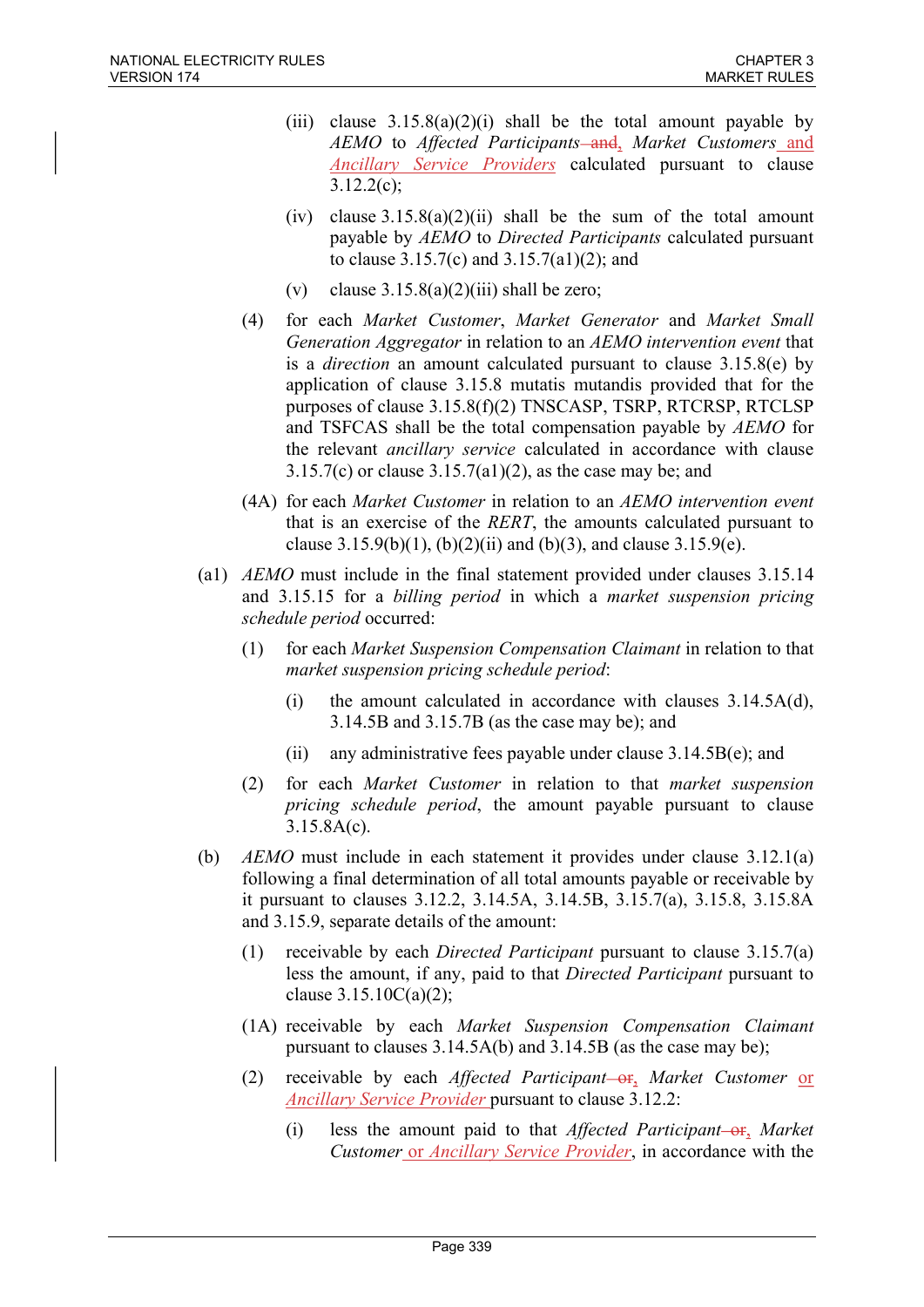statement issued to it pursuant to clause  $3.15.10C(a)(1)$ , if any; or

- (ii) plus the amount paid by that *Affected Participant*-or, *Market* Customer or Ancillary Service Provider in accordance with the statement issued to it pursuant to clause  $3.15.10C(a)(1)$ , if any;
- (3) payable by each *Affected Participant* or *Market Customer-Ancillary* Service Provider pursuant to clause 3.12.2:
	- (i) less the amount paid by that Affected Participant or Market Customer Ancillary Service Provider, in accordance with the statement issued to it pursuant to clause  $3.15.10C(a)(1)$ , if any; or
	- (ii) plus the amount paid to that *Affected Participant* or *Market* CustomerAncillary Service Provider in accordance with the statement issued to it pursuant to clause  $3.15.10C(a)(1)$ , if any;
- (4) receivable by each Market Customer pursuant to clause 3.15.8(b):
	- (i) less the amount paid to that Market Customer in accordance with the statement issued to it pursuant to clause  $3.15.10C(a)(3)$ , if any; or
	- (ii) plus the amount paid by that Market Customer in accordance with the statement issued to it pursuant to clause  $3.15.10C(a)(3)$ , if any;
- (5) payable by each Market Customer pursuant to clause 3.15.8(b) or clause 3.15.9(e):
	- (i) less the amount paid by that Market Customer in accordance with the statement issued to it pursuant to clause  $3.15.10C(a)(3)$ , if any; or
	- (ii) plus the amount paid to that Market Customer in accordance with the statement issued to it pursuant to clause  $3.15.10C(a)(3)$ , if any;
- (6) if an Affected Participant- $\Theta$ <sub>1</sub>, Market Customer <u>or Ancillary Service</u> Provider is not entitled to any compensation pursuant to clause 3.12.2, the amount:
	- (i) receivable by that person equal to the amount paid by that person pursuant to clause 3.15.10C(a); or
	- (ii) payable by that person equal to the amount paid to that person pursuant to clause  $3.15.10C(a)$ ;
- (7) payable by each Market Customer, Market Generator and Market Small Generation Aggregator equal to:
	- (i) the amount payable by the Market Customer, Market Generator or Market Small Generation Aggregator, as the case may be, pursuant to clause 3.15.8(e) by application of clause 3.15.8 mutatis mutandis provided that for the purposes of clause 3.15.8(f)(2) TNSCASP, TSRP, RTCRSP, RTCLSP and TSFCAS shall be the total compensation payable by AEMO for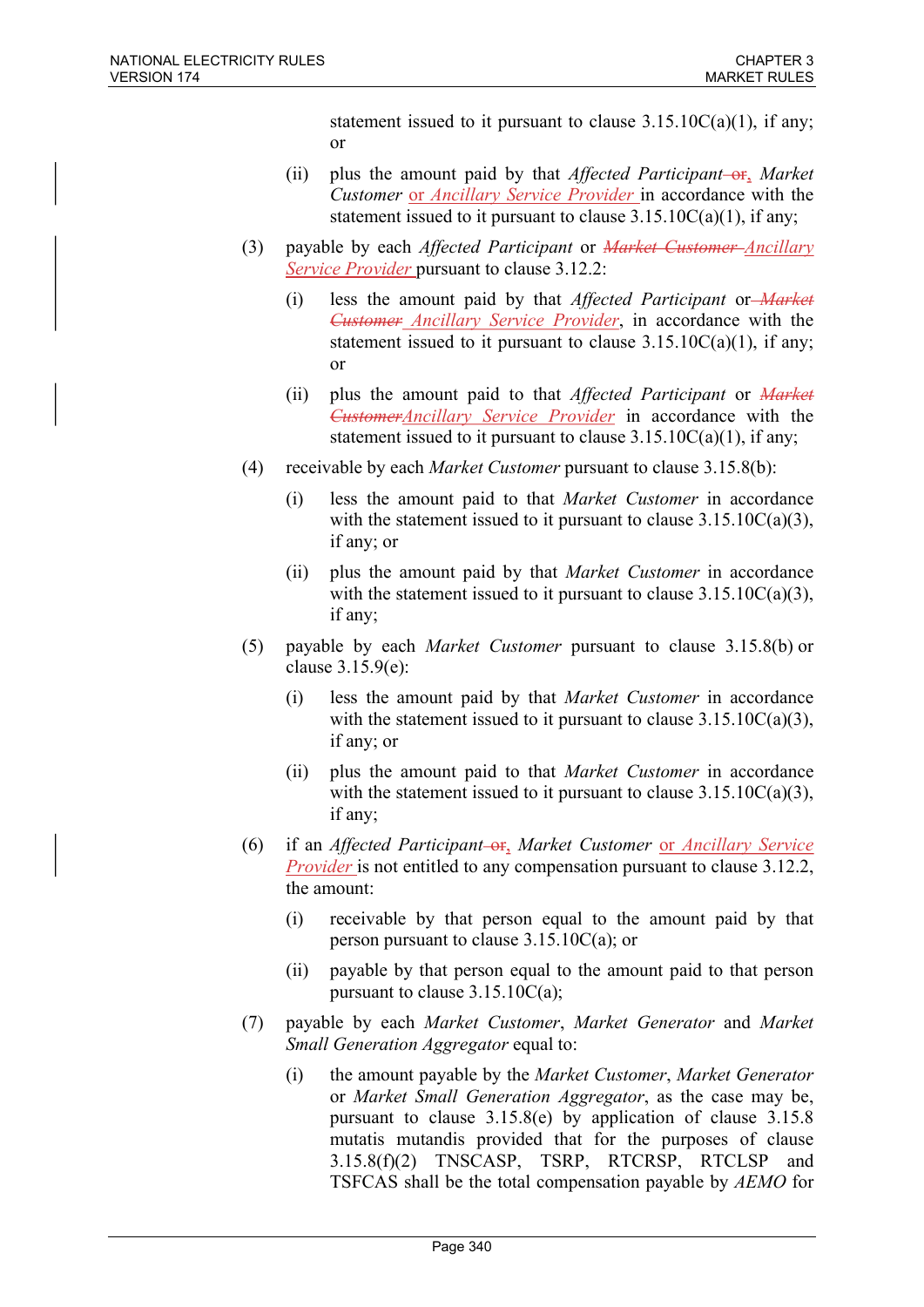the relevant ancillary service calculated in accordance with clause 3.15.7(a1)(2); less

- (ii) the amount paid by the Market Customer, Market Generator or Market Small Generation Aggregator, as the case may be, in accordance with the statement issued to it pursuant to clause 3.15.10C(a)(4); and
- (8) payable by *Registered Participants* pursuant to clause  $3.15.8(g)$ .
- (c) If on application by the  $AER$  a court determines, in relation to a *direction*, that a Directed Participant has breached clause 4.8.9(c2) then:
	- (1) the Directed Participant shall not be entitled to, and must repay, any compensation plus interest pursuant to clauses 3.15.7, 3.15.7A and 3.15.7B, in relation to that *direction*; and
	- (2) the AER must forward to AEMO a written notice of the court's determination.
	- (3) AEMO must include in the first relevant statement it provides under clauses 3.15.14 and 3.15.15 following receipt of the notice from the AER issued pursuant to clause  $3.15.10C(c)(2)$  separate details of:
		- (i) an amount payable to AEMO by the Directed Participant equal to the total compensation received by that Directed Participant in accordance with clauses 3.15.7, 3.15.7A and 3.15.7B plus interest on that total compensation computed at the average bank bill rate for the period from the date of payment of such amount to the Directed Participant until the date of that first statement;
		- (ii) an amount payable by AEMO to each relevant Market Customer calculated by applying clause 3.15.8(b) mutatis mutandis except that:
			- (A) MCP shall equal the amount receivable by the Market Customer; and
			- (B) CRA shall equal that part of the amount, including interest, calculated pursuant to clause  $3.15.10C(c)(3)(i)$ attributable to the provision of energy by the Directed Participant; and
		- (iii) an amount payable by  $AEMO$  to each relevant *Market Customer*, Market Generator and Market Small Generation Aggregator calculated by applying clause  $3.15.8(f)(2)$  mutatis mutandis except that:
			- (A) all trading amounts determined by this clause  $3.15.10C(c)(3)(iii)$  shall be positive; and
			- (B) TNSCASP, TSRP, RTCRSP, RTCLSP, and TSFCAS shall all be an amount equal to that part of the amount, including interest, calculated pursuant to clause  $3.15.10C(c)(3)(i)$  attributable to the provision of the relevant ancillary service.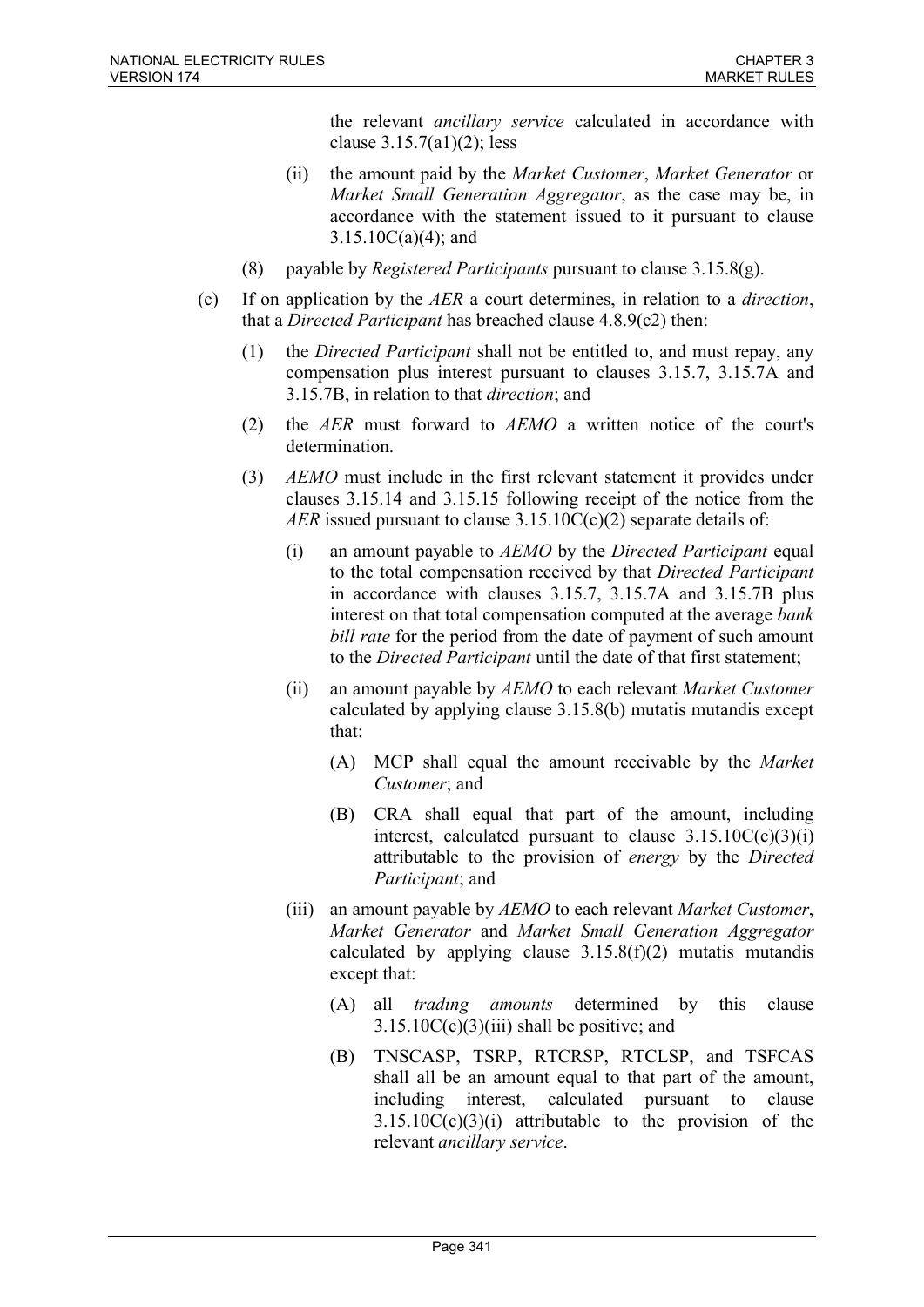# CHAPTER 4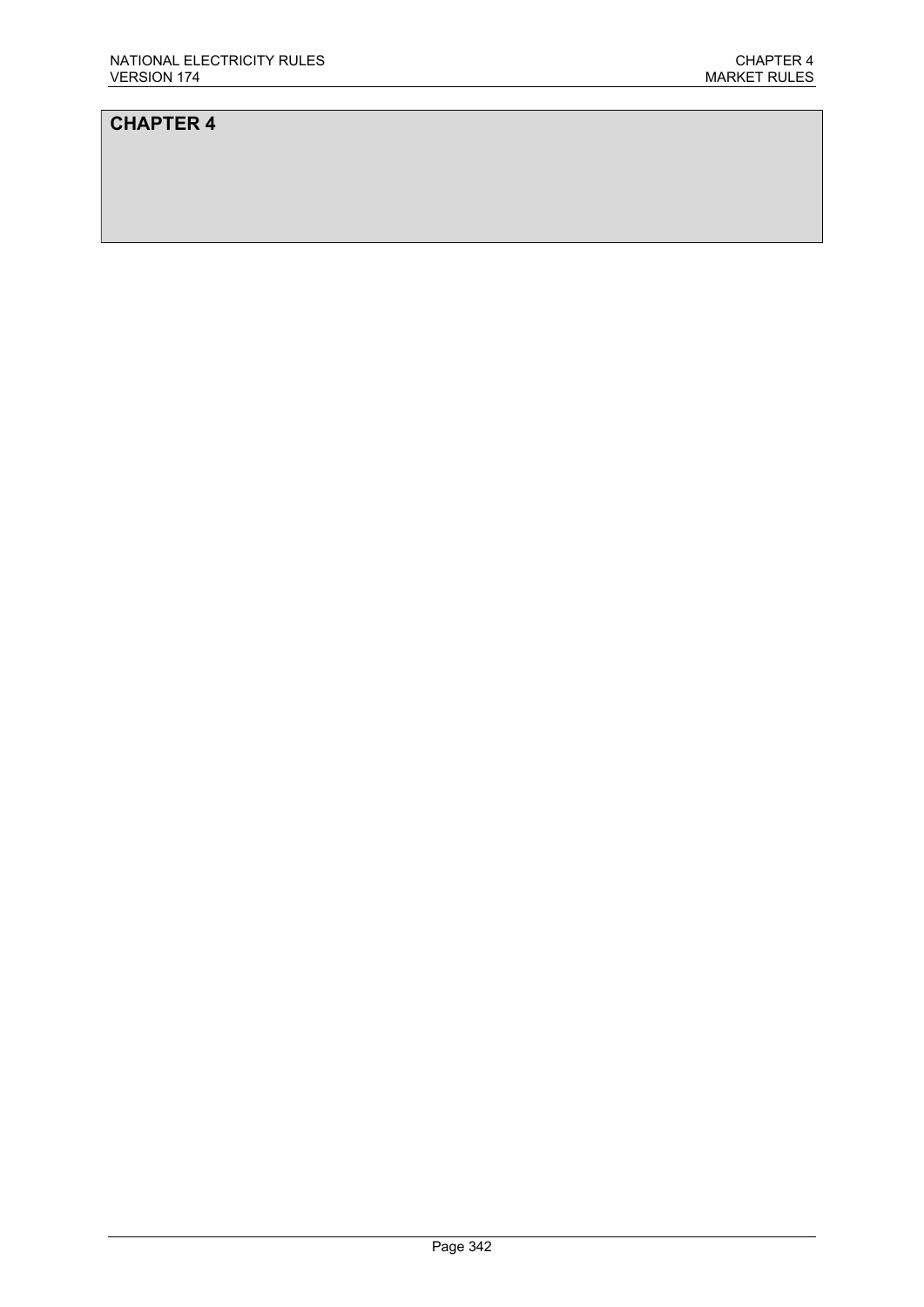\*\*\*

### 4.8.9 Power to issue directions and clause 4.8.9 instructions

- (a) Notwithstanding any other provision of rule 4.8:
	- (1) AEMO may require a Registered Participant to do any act or thing if AEMO is satisfied that it is necessary to do so to maintain or reestablish the power system to a secure operating state, a satisfactory operating state, or a reliable operating state; and
	- (2) AEMO may authorise a person to do any of the things contemplated by section 116 of the NEL if AEMO is satisfied that it is necessary to do so for reasons of public safety or the security of the electricity system.
- (a1) If AEMO, or a person authorised by AEMO, requires a Registered Participant to:
	- (1) take action as contemplated by clause 4.8.9(a) or section 116 of the NEL in relation to scheduled plant or a market generating unit, AEMO is taken to have issued a direction; or
	- (2) take some other action contemplated by clause 4.8.9(a) or section 116 of the NEL, AEMO is taken to have issued a clause 4.8.9 instruction.
- (a2) AEMO must use reasonable endeavours to ensure that persons authorised by AEMO under clause 4.8.9(a)(2) follow all relevant processes in clause 4.8 prior to issuing a direction, unless it is not reasonably practical to do so.
- (b) AEMO must develop, and may amend from time to time, in accordance with the Rules consultation procedures, procedures for the issuance of directions. Such procedures must reflect the following principles:
	- (1) AEMO must use its reasonable endeavours to minimise any cost related to directions and compensation to Affected Participants, and Market Customers and Ancillary Service Providers pursuant to clause 3.12.2 and compensation to Directed Participants pursuant to clauses 3.15.7 and 3.15.7A;
	- (2) a direction should be revoked as soon as AEMO determines that the direction is no longer required;
	- (3) AEMO must take into account any applicable guidelines issued by the Reliability Panel;
	- (4) AEMO must observe its obligations under clause 4.3.2 concerning sensitive loads;
	- (5) AEMO must expressly notify a Directed Participant that AEMO's requirement or that of another person authorised by AEMO pursuant to clause 4.8.9(a) is a direction.
- (c) A Registered Participant must use its reasonable endeavours to comply with a direction or clause 4.8.9 instruction unless to do so would, in the Registered Participant's reasonable opinion, be a hazard to public safety, or materially risk damaging equipment, or contravene any other law.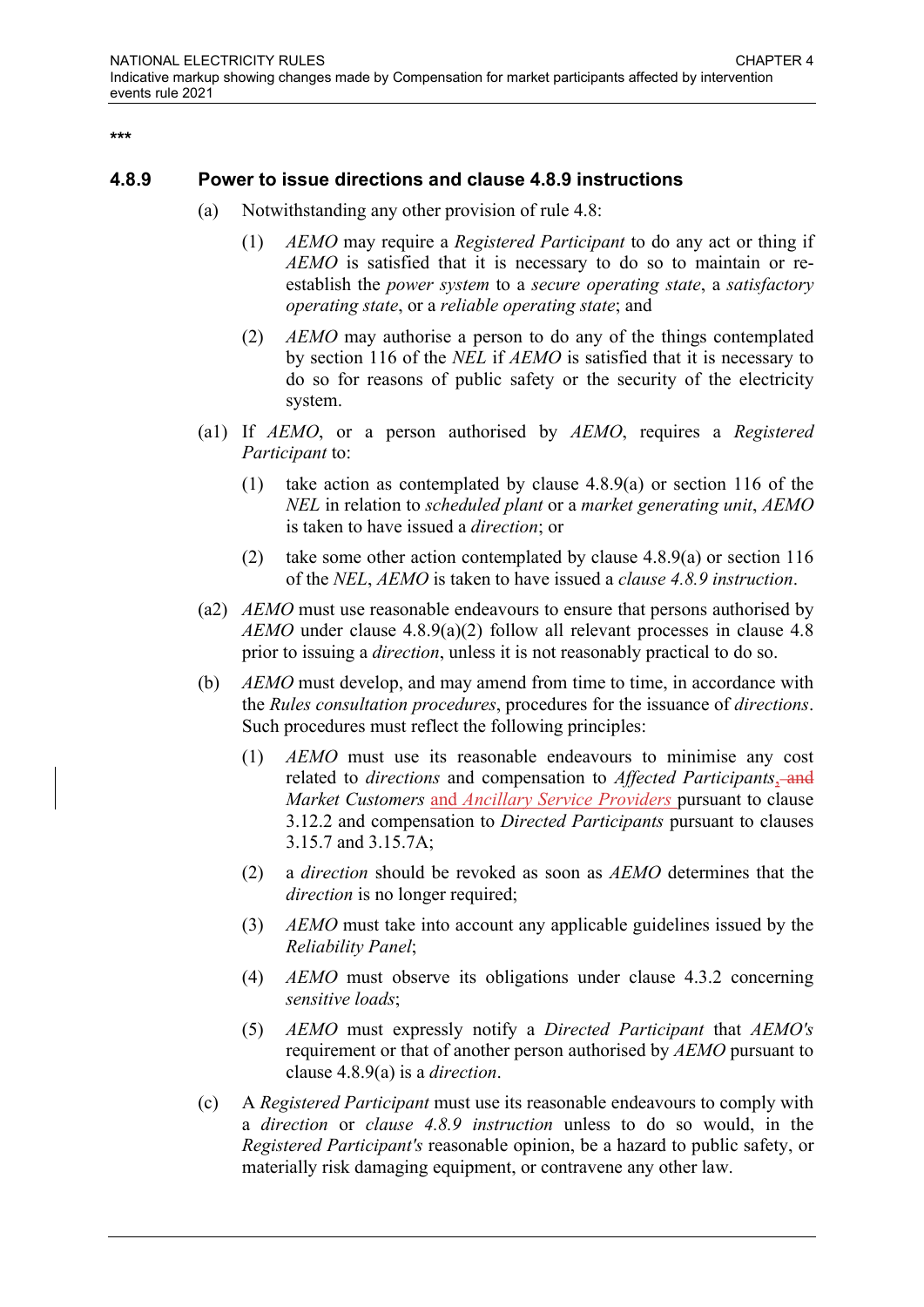#### **Note**

This paragraph is classified as a tier 1 civil penalty provision under the National Electricity (South Australia) Regulations. (See clause 6(1) and Schedule 1 of the National Electricity (South Australia) Regulations.)

- (c1) Subject to clause 4.8.9(c) a Registered Participant must use its best endeavours to comply with a direction or clause 4.8.9 instruction in accordance with the timeframe specified by AEMO in the direction or clause 4.8.9 instruction.
- (c2) A Market Participant must not by any act or omission, whether intentionally or recklessly, cause or significantly contribute to the circumstances causing a direction to be issued, without reasonable cause.
- (d) A Registered Participant must immediately notify AEMO of its inability to comply or its intention not to comply with a direction or clause 4.8.9 instruction.
- (e) If a Registered Participant does not comply with a direction or clause 4.8.9 instruction, it must within 2 business days of the direction or clause 4.8.9 instruction deliver to AEMO and the AER a report detailing the reasons for the non compliance together with all relevant facts.
- (f) AEMO must publish a report in accordance with clause 3.13.6A.
- (g) Any Registered Participant who is aware of a failure to comply with a direction or clause 4.8.9 instruction or who believes any such failure has taken place must notify AEMO and the AER in writing and as soon as practicable of that fact.
- (h) If AEMO issues a direction or clause 4.8.9 instruction, AEMO may, to give effect to the direction or clause 4.8.9 instruction:
	- (1) submit, update or vary dispatch bids, dispatch offers or rebids in relation to the plant of Directed Participants and Affected Participants; or
	- (2) change other inputs to the dispatch process.
- (i) When issuing clause 4.8.9 instructions to implement load shedding across interconnected regions, AEMO must use reasonable endeavours to implement *load shedding* in an equitable manner as specified in the *power* system security standards, taking into account the power transfer capability of the relevant networks.
- (j) When issuing clause 4.8.9 instructions to implement load shedding, AEMO must comply with its obligations under clauses 4.3.2(e) to (l) and Part 8 of the NEL.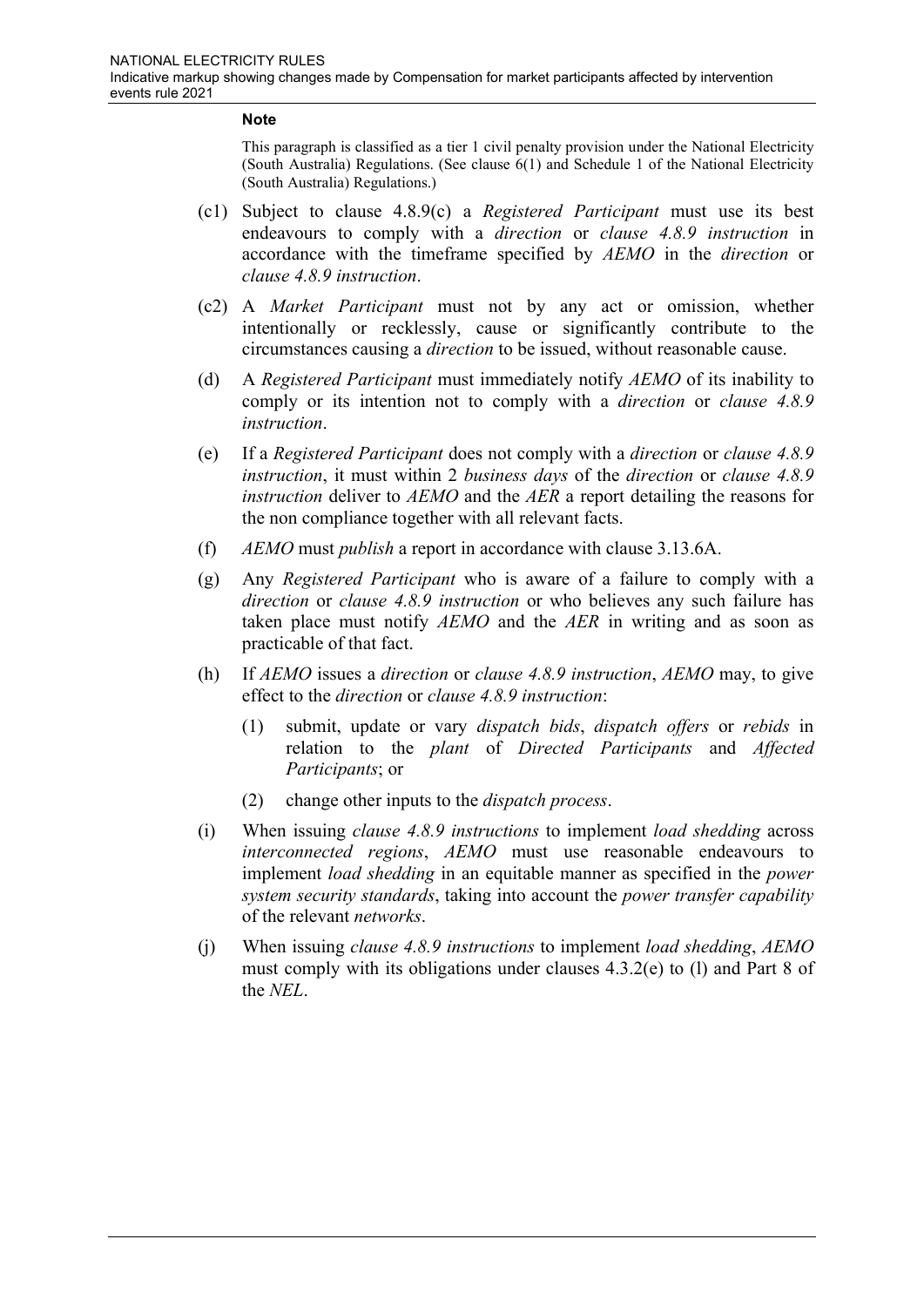## CHAPTER 10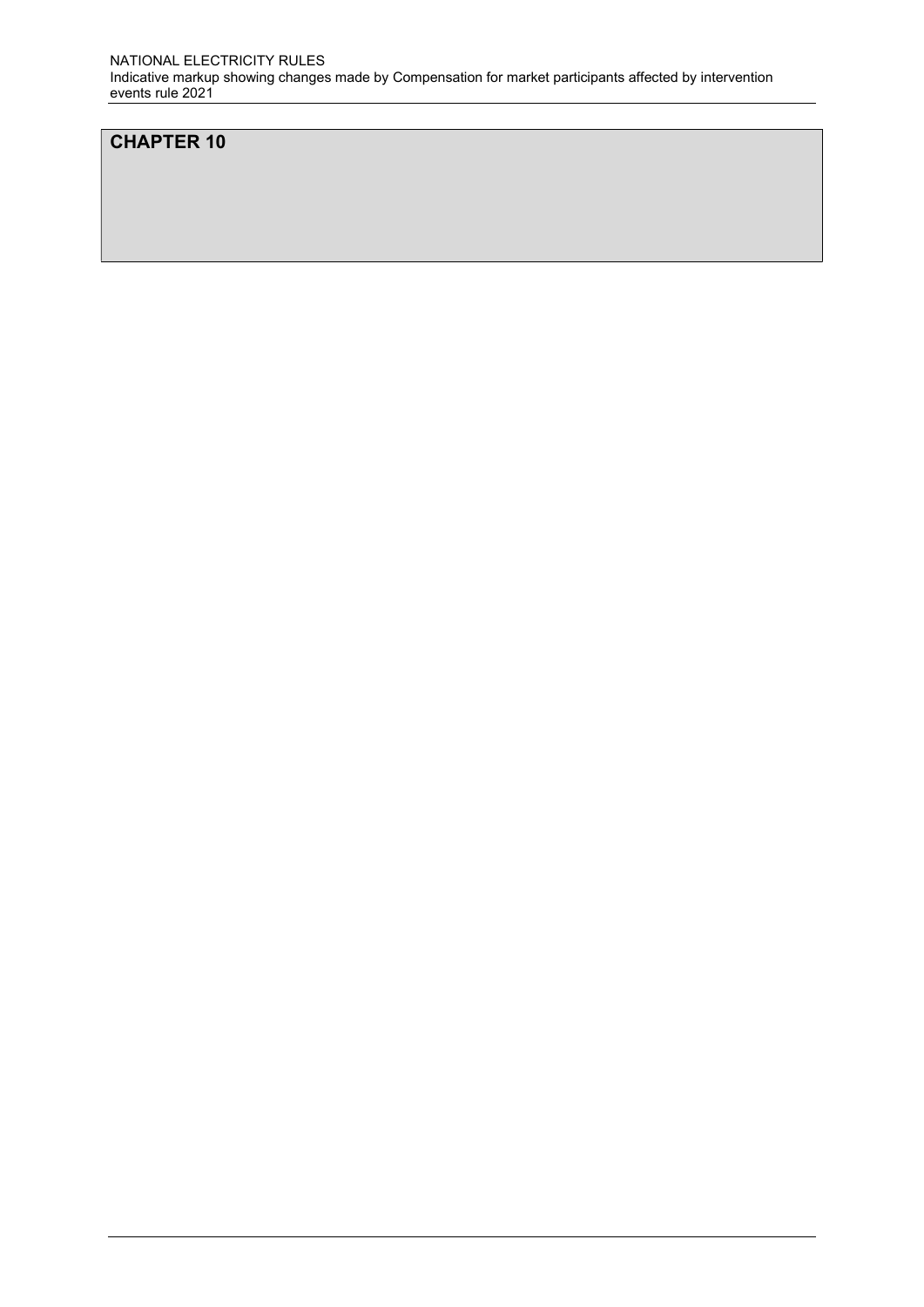# 10. Glossary

\*\*\*

affected participant's adjustment claim

Has the meaning given in clause  $3.12.2(g)(3)$ .

#### Affected Participant

- (a) In respect of a particular direction in an intervention price trading interval intervention pricing 30-minute interval:
	- (1) A Scheduled Generator or Scheduled Network Service Provider:
		- (i) which was not the subject of the direction, that had its dispatched quantity affected by that direction; or
		- (ii) which was the subject of the direction, that had its dispatched quantity for other *generating units* or other services which were not the subject of that direction affected by that direction, however, the Scheduled Generator or Scheduled Network Service Provider is only an Affected Participant in respect of those generating units and services which were not the subject of that direction; or
	- (2) an eligible person entitled to receive an amount from AEMO pursuant to clause 3.18.1(b)(1) where there has been a change in flow of a directional interconnector, for which the eligible person holds units for the intervention price trading intervalintervention pricing 30minute period, as a result of the direction; and
- (b) in relation to the exercise of the  $RERT$  under rule 3.20:
	- (1) a Scheduled Generator or Scheduled Network Service Provider:
		- (i) whose plant or scheduled network service was not dispatched under a scheduled reserve contract, that had its dispatched quantity affected by the dispatch of plant or scheduled network service under that scheduled reserve contract; and
		- (ii) who was not the subject of *activation* under an *unscheduled* reserve contract, that had its dispatched quantity affected by the activation of generating units or loads under that unscheduled reserve contract;
	- (2) a Scheduled Generator or Scheduled Network Service Provider whose plant or scheduled network service was dispatched under a scheduled reserve contract, that had its dispatched quantity for other generating units or other services which were not *dispatched* under the scheduled reserve contract affected by that dispatch of plant or scheduled network service under that scheduled reserve contract, however, the Scheduled Generator or Scheduled Network Service Provider is only an Affected Participant in respect of those generating units and services which were not *dispatched* under that *scheduled* reserve contract; or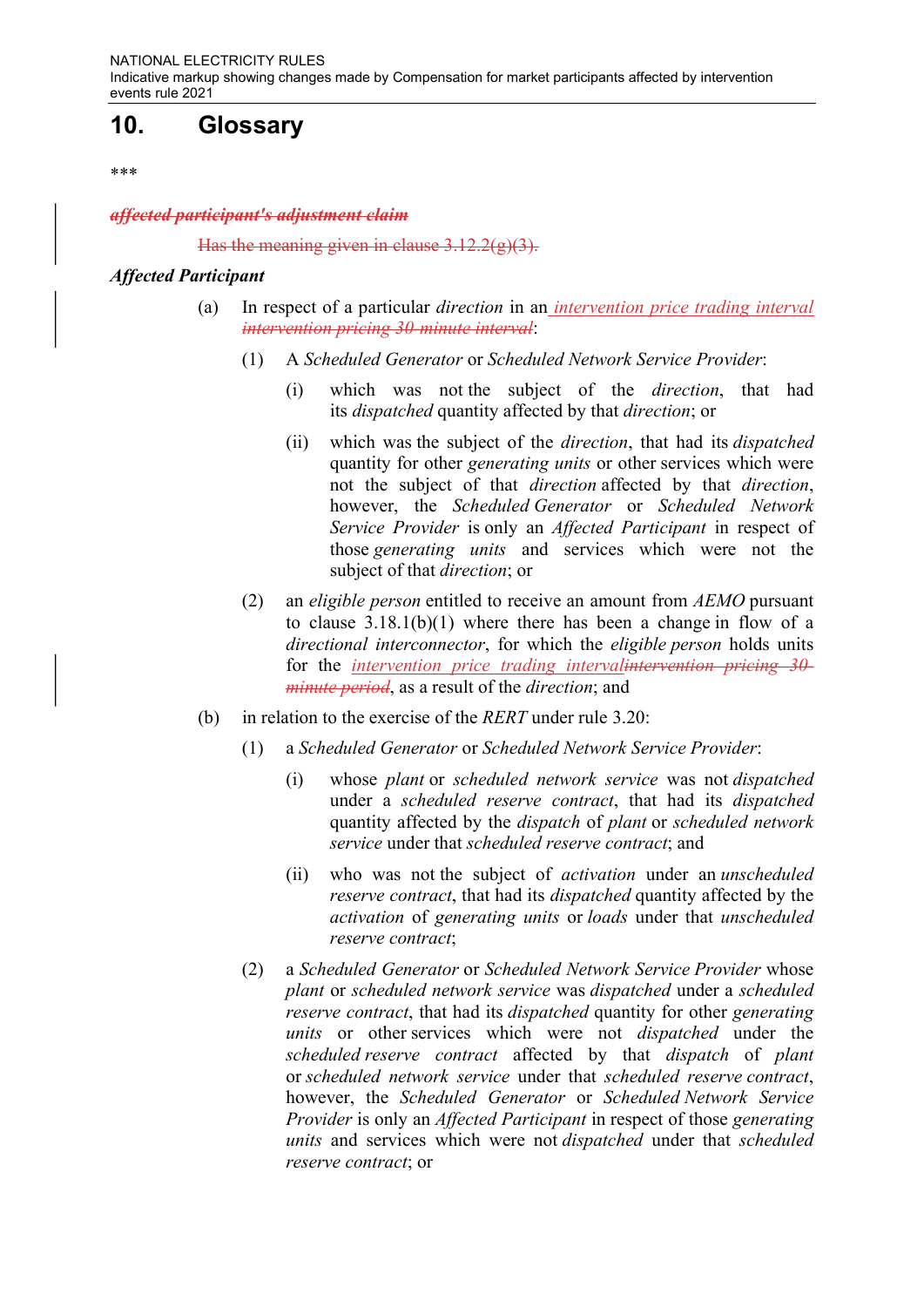(3) an eligible person entitled to receive an amount from AEMO pursuant to clause 3.18.1(b)(1) where there has been a change in flow of a directional interconnector, for which the eligible person holds units for the *intervention price trading intervalintervention pricing 30*minute period, as a result of the dispatch of plant or scheduled network service under a scheduled reserve contract or the activation of generating units or loads under an unscheduled reserve contract.

#### intervention pricing 30-minute period

A 30-minute period that includes one or more intervention price trading intervals.

#### market customer's additional claim

Has the meaning given in clause  $3.12.2(g)(4)$ .

#### Referred Affected Participant

An Affected Participant, Market Customer or Ancillary Service Provider who has a claim referred to an independent expert pursuant to clauses 3.12.2(l) or 3.12.2(m).

#### Referred Market Customer

A Market Customer who has a claim referred to an independent expert pursuant to clauses 3.12.2(l) or 3.12.2(m).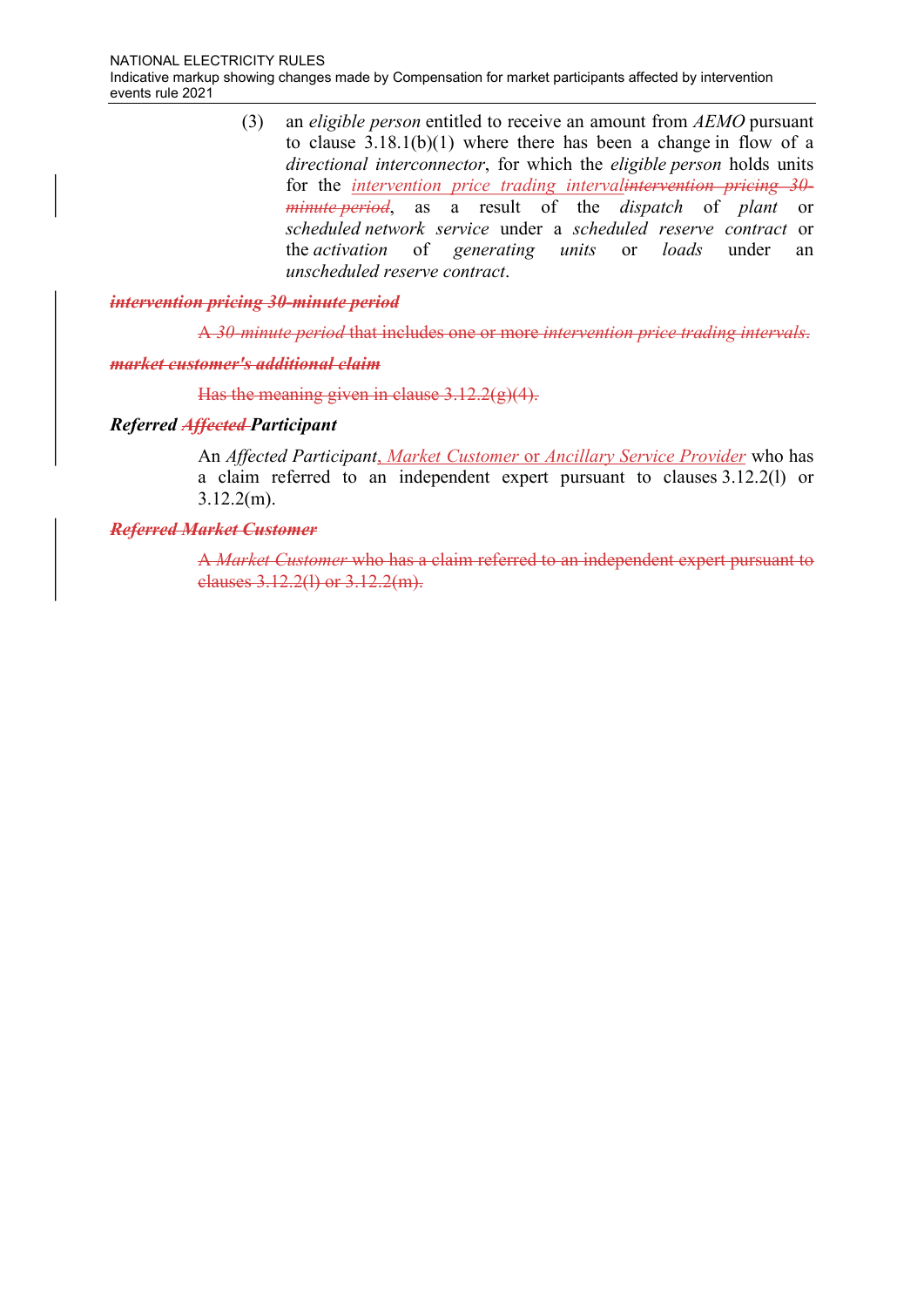NATIONAL ELECTRICITY RULES Indicative markup showing changes made by Compensation for market participants affected by intervention events rule 2021

# CHAPTER 11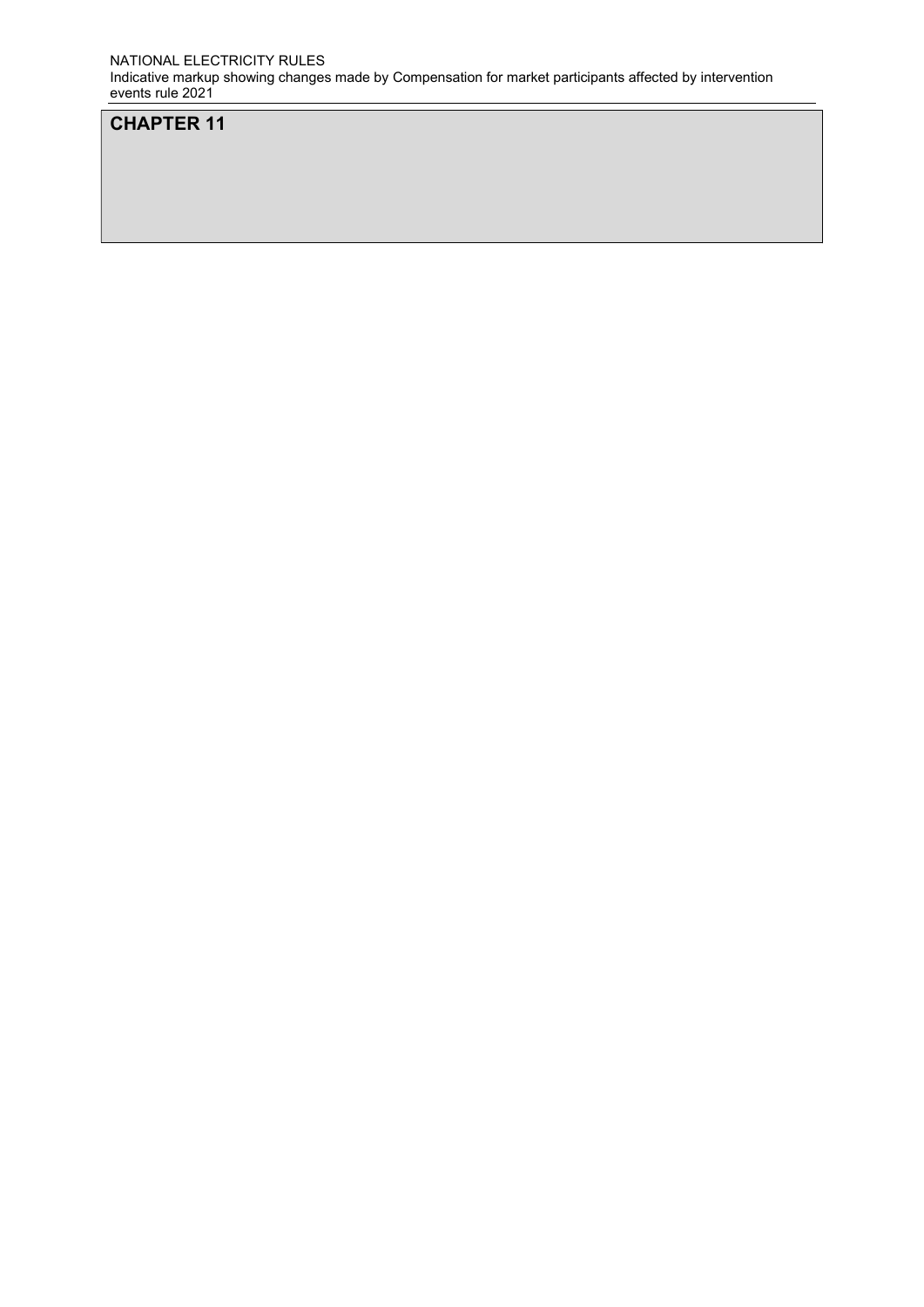# Chapter 11 Savings and Transitional Rules

# New Part ZZZZV Compensation for market participants affected by intervention events

# 11.146 Rules consequential on the making of the National Electricity Amendment (Compensation for market participants affected by intervention events) Rule 2021

### 11.146.1 Definitions

For the purposes of this rule 11.146:

Amending Rule means the National Electricity Amendment (Compensation for market participants affected by intervention events) Rule 2021.

commencement date means 1 August 2022.

new clause 3.12.2 means clause 3.12.2 of the *Rules* as in force on and from the commencement date.

old Chapter 3 means Chapter 3 of the Rules and all related definitions in the Rules as in force immediately before the commencement date.

old clause 3.12.2 means clause 3.12.2 of the Rules as in force immediately before the commencement date.

### 11.146.2 Initial methodology

- (a) By the commencement date,  $AEMO$  must develop and publish on its website the initial methodology under new clause 3.12.2.
- (b) AEMO is not required to comply with the Rules consultation procedures when developing the initial methodology under paragraph (a) but must publish a draft of the initial methodology on its website and provide at least 20 business days for written submissions from any person on this draft.
- (c) The initial methodology must:
	- (1) take into account any submissions on the draft of the initial methodology received under paragraph (b); and
	- (2) include the matters listed in new clause 3.12.2(o).

### 11.146.3 Compensation process for AEMO intervention event in effect on commencement date

If, on the commencement date:

- (a) an AEMO intervention event is in effect for which an Affected Participant or Market Customer is entitled to compensation under old clause 3.12.2; or
- (b) the process for determining the amount of compensation payable in relation to an AEMO intervention event under old clause 3.12.2 has commenced and not completed,